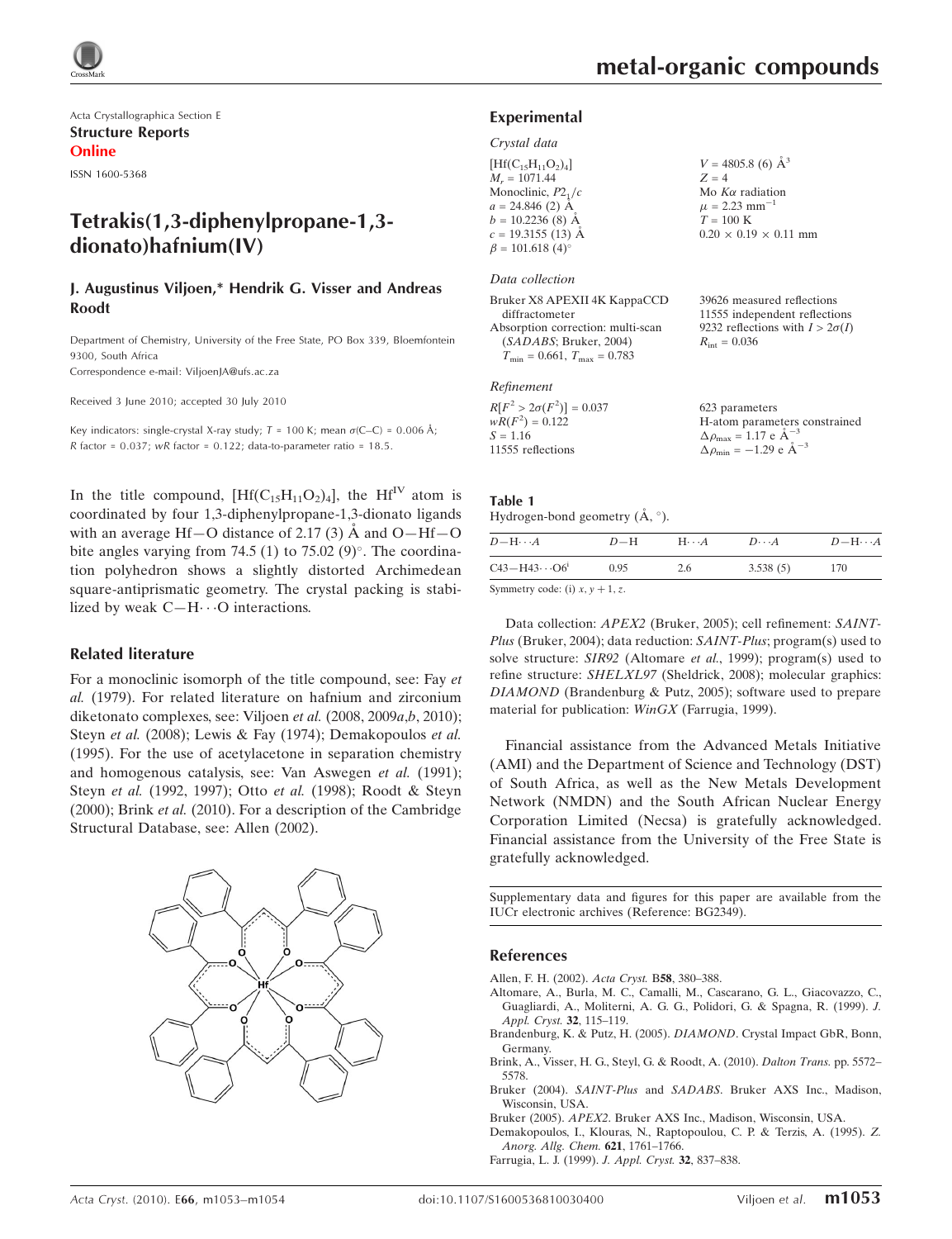- [Fay, R. C., Chun, H. K. & Steffen, W. L. \(1979\).](https://scripts.iucr.org/cgi-bin/cr.cgi?rm=pdfbb&cnor=bg2349&bbid=BB9) Inorg. Chem. 18, 2458–2465. [Lewis, D. F. & Fay, R. C. \(1974\).](https://scripts.iucr.org/cgi-bin/cr.cgi?rm=pdfbb&cnor=bg2349&bbid=BB10) J. Chem. Soc. Chem. Commun. pp. 1046–1047.
- [Otto, S., Roodt, A., Swarts, J. C. & Erasmus, J. C. \(1998\).](https://scripts.iucr.org/cgi-bin/cr.cgi?rm=pdfbb&cnor=bg2349&bbid=BB11) Polyhedron, 17, 2447– [2453.](https://scripts.iucr.org/cgi-bin/cr.cgi?rm=pdfbb&cnor=bg2349&bbid=BB11)
- Roodt, A. & Steyn, G. J. J. (2000). [Recent Research Developments in Inorganic](https://scripts.iucr.org/cgi-bin/cr.cgi?rm=pdfbb&cnor=bg2349&bbid=BB12) Chemistry[, Vol. 2, pp. 1–23. Trivandrum, India: Transworld Research](https://scripts.iucr.org/cgi-bin/cr.cgi?rm=pdfbb&cnor=bg2349&bbid=BB12) [Network.](https://scripts.iucr.org/cgi-bin/cr.cgi?rm=pdfbb&cnor=bg2349&bbid=BB12)
- [Sheldrick, G. M. \(2008\).](https://scripts.iucr.org/cgi-bin/cr.cgi?rm=pdfbb&cnor=bg2349&bbid=BB13) Acta Cryst. A64, 112–122.
- [Steyn, G. J. J., Roodt, A. & Leipoldt, J. G. \(1992\).](https://scripts.iucr.org/cgi-bin/cr.cgi?rm=pdfbb&cnor=bg2349&bbid=BB14) Inorg. Chem. 31, 3477–3481.
- [Steyn, G. J. J., Roodt, A., Poletaeva, I. A. & Varshavsky, Y. S. \(1997\).](https://scripts.iucr.org/cgi-bin/cr.cgi?rm=pdfbb&cnor=bg2349&bbid=BB15) J. [Organomet. Chem.](https://scripts.iucr.org/cgi-bin/cr.cgi?rm=pdfbb&cnor=bg2349&bbid=BB15) 536–537, 197–205.
- [Steyn, M., Roodt, A. & Steyl, G. \(2008\).](https://scripts.iucr.org/cgi-bin/cr.cgi?rm=pdfbb&cnor=bg2349&bbid=BB16) Acta Cryst. E64, m827.
- [Van Aswegen, K. G., Leipoldt, J. G., Potgieter, I. M., Roodt, A. & Van Zyl, G. J.](https://scripts.iucr.org/cgi-bin/cr.cgi?rm=pdfbb&cnor=bg2349&bbid=BB17) (1991). [Transition Met. Chem](https://scripts.iucr.org/cgi-bin/cr.cgi?rm=pdfbb&cnor=bg2349&bbid=BB17). 16, 369–371.
- [Viljoen, J. A., Muller, A. & Roodt, A. \(2008\).](https://scripts.iucr.org/cgi-bin/cr.cgi?rm=pdfbb&cnor=bg2349&bbid=BB18) Acta Cryst. E64, m838–m839.

[Viljoen, J. A., Visser, H. G. & Roodt, A. \(2010\).](https://scripts.iucr.org/cgi-bin/cr.cgi?rm=pdfbb&cnor=bg2349&bbid=BB19) Acta Cryst. E66, m603–m604. [Viljoen, J. A., Visser, H. G., Roodt, A. & Steyn, M. \(2009](https://scripts.iucr.org/cgi-bin/cr.cgi?rm=pdfbb&cnor=bg2349&bbid=BB20)a). Acta Cryst. E65,

[m1514–m1515.](https://scripts.iucr.org/cgi-bin/cr.cgi?rm=pdfbb&cnor=bg2349&bbid=BB20) [Viljoen, J. A., Visser, H. G., Roodt, A. & Steyn, M. \(2009](https://scripts.iucr.org/cgi-bin/cr.cgi?rm=pdfbb&cnor=bg2349&bbid=BB21)b). Acta Cryst. E65, m<sub>1367</sub>–m<sub>1368</sub>.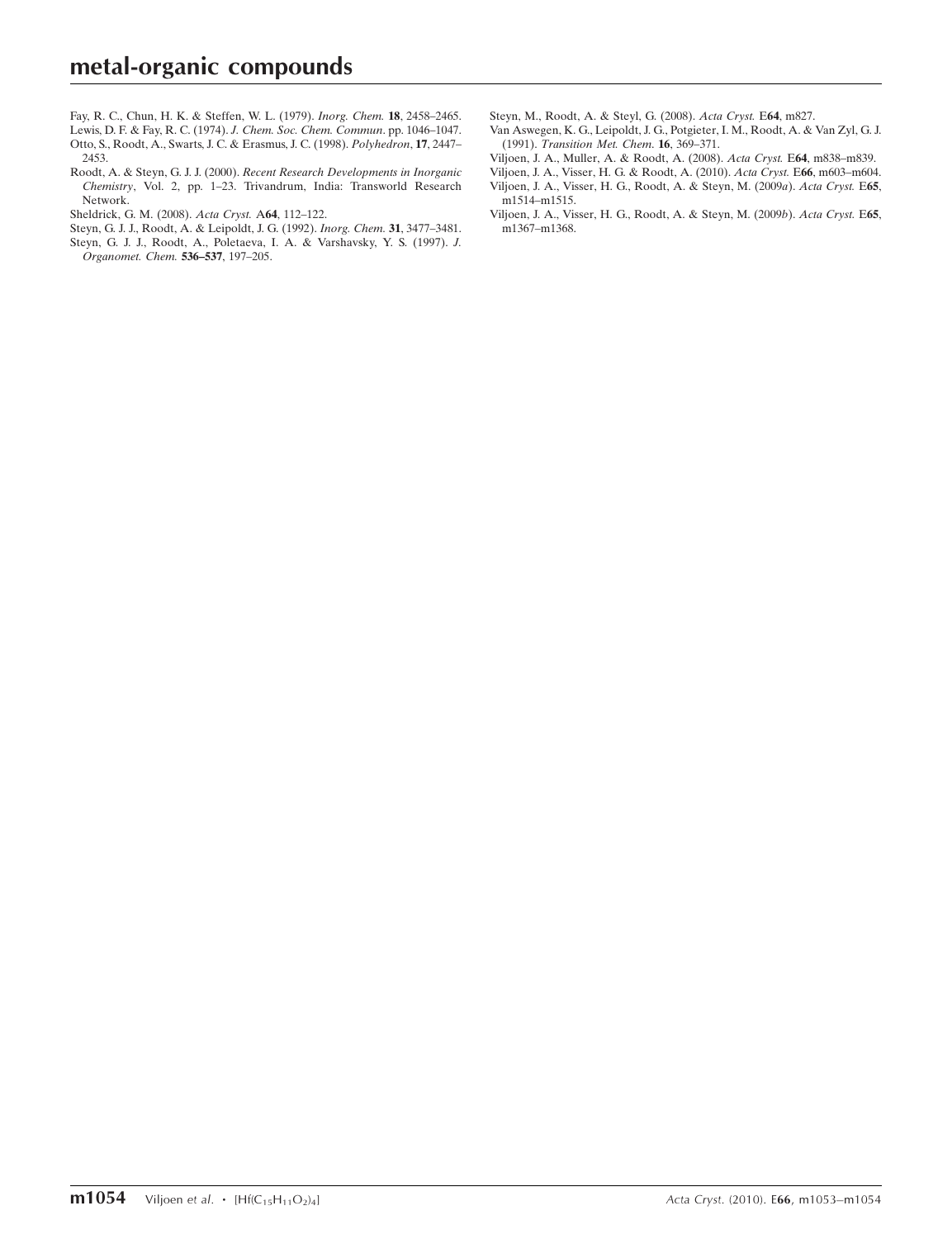*Acta Cryst.* (2010). E**66**, m1053–m1054 [https://doi.org/10.1107/S1600536810030400]

# **Tetrakis(1,3-diphenylpropane-1,3-dionato)hafnium(IV)**

## **J. Augustinus Viljoen, Hendrik G. Visser and Andreas Roodt**

## **S1. Comment**

Acetylacetone find applications as a ligand in the extraction and separation industry world-wide. However, it is also utilized in homogenous catalysis applications as a model precursor (Van Aswegen *et al.* (1991); Steyn *et al.* (1992, 1997); Otto *et al.* (1998); Roodt & Steyn, (2000); Brink *et al.* (2010)). This study forms part of ongoing research to investigate the reactions of *O*,*O*′- and *N*,*O*-bidentate ligands with hafnium(IV) and zirconium(IV) with possible applications in the mentioned industries (Steyn *et al.*, (2008); Viljoen *et al.* (2008, 2009*a*, 2009*b*, 2010); Demakopoulos *et al.* (1995) and Lewis & Fay (1974)).

Colourless cubic-like crystals of the title compound crystallize in the monoclinic crystal system  $(P2<sub>1</sub>/c, Z=4)$  (Figure 1). The Hf(IV) atom is eight coordinated and surrounded by four *β*-diketonate ligands, dibenzoylmethane (dbm<sup>-</sup>), adopting an Archimedean antiprismatic coordination geometry. The Hf—O bond lengths vary from 2.133 (2) Å to 2.200 (2) Å, with the average Hf—O distance being 2.169 (3) Å. This average Hf—O bond distance is somewhat larger than the average of 2.159 (5) Å obtained from the Cambridge Structural Database (Allen (2002)) (data extracted from 22 hits, yielding 60 observations ranging from 2.079 to 2.262 Å). The O—Hf—O bite angles vary between 74.5 (1) and 75.02 (9)°. The molecules of the title compound pack in horizontal layers along the *bc*-plane and are stabilized by weak C— H···O interactions (Table 1, Figure 2).

## **S2. Experimental**

Chemicals were purchased from Sigma-Aldrich and used as received. HfCl<sub>4</sub> (203 mg,  $0.63$  mmol) was dissolved in a minimal amount of DMF. While stirring this solution at room temperature, another solution of  $[C_{15}H_{12}O_2]$  (568 mg, 2.5) mmol) was dissolved in a minimal amount of DMF and slowly added to the HfCl<sub>4</sub> solution, resulting in the formation of a yellow solution, which was left to stand at 252 K for a few days after which colourless crystals, suitable for X-ray diffraction were obtained (Yield: 891 mg, 83%).

## **S3. Refinement**

The aromatic, methine, and methyl H atoms were placed in geometrically idealized positions  $(C-H = 0.93-0.98)$  and constrained to ride on their parent atoms with  $U_{iso}(H) = 1.2U_{eq}(C)$  for aromatic and methine, and  $U_{iso}(H) = 1.5U_{eq}(C)$  for methyl protons. Torsion angles for methyl protons were refined from electron density. The highest residual electron density was located 0.7 Å from C314 and was essentially meaningless.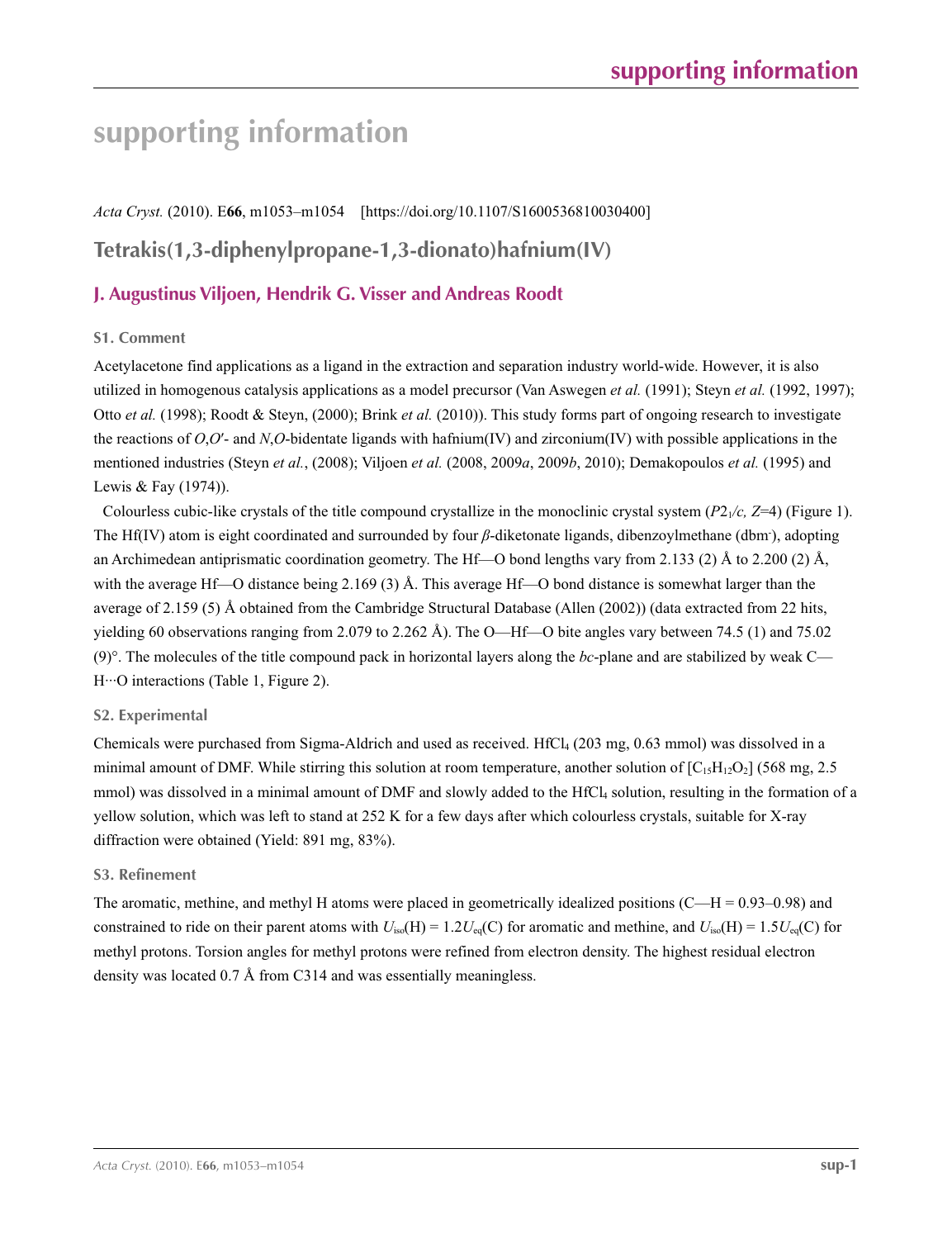

## **Figure 1**

Representation of the title compound (I), showing the numbering scheme and displacement ellipsoids (50% probability).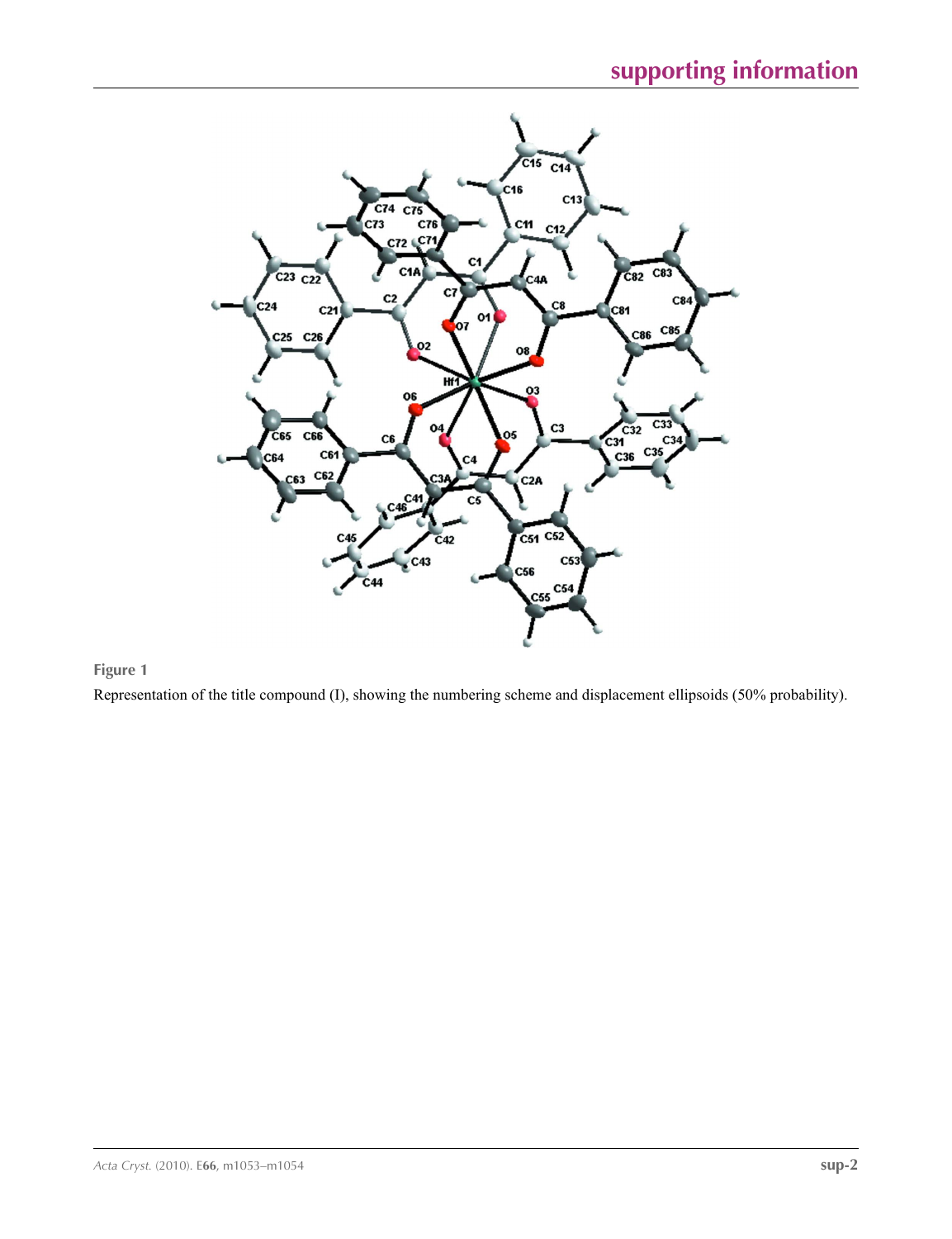

## **Figure 2**

Graphical illustration of the title compound indicating the packing along the *bc*-plane (displacement ellipsoids at the 50% probability level. Non-interacting molecule portions and H atoms omitted for clarity). Symmetry code: (i) *x*, *y* + 1, *z*.

**Tetrakis(1,3-diphenylpropane-1,3-dionato)hafnium(IV)** 

| Crystal data                             |                                                                       |
|------------------------------------------|-----------------------------------------------------------------------|
| $[Hf(C_{15}H_{11}O_2)_4]$                | $F(000) = 2160$                                                       |
| $M_r = 1071.44$                          | $D_x = 1.481$ Mg m <sup>-3</sup>                                      |
| Monoclinic, $P2_1/c$                     | Mo Ka radiation, $\lambda = 0.71073$ Å                                |
| Hall symbol: -P 2ybc                     | Cell parameters from 9989 reflections                                 |
| $a = 24.846(2)$ Å                        | $\theta$ = 3.0–28.2°                                                  |
| $b = 10.2236(8)$ Å                       | $\mu$ = 2.23 mm <sup>-1</sup>                                         |
| $c = 19.3155(13)$ Å                      | $T = 100 \text{ K}$                                                   |
| $\beta$ = 101.618 (4) <sup>o</sup>       | Cuboid, colourless                                                    |
| $V = 4805.8$ (6) Å <sup>3</sup>          | $0.20 \times 0.19 \times 0.11$ mm                                     |
| $Z=4$                                    |                                                                       |
| Data collection                          |                                                                       |
| Bruker X8 APEXII 4K KappaCCD             | 39626 measured reflections                                            |
| diffractometer                           | 11555 independent reflections                                         |
| Radiation source: fine-focus sealed tube | 9232 reflections with $I > 2\sigma(I)$                                |
| Graphite monochromator                   | $R_{\text{int}} = 0.036$                                              |
| $\omega$ and $\varphi$ -scans            | $\theta_{\text{max}} = 28^{\circ}, \theta_{\text{min}} = 0.8^{\circ}$ |
| Absorption correction: multi-scan        | $h = -23 \rightarrow 32$                                              |
| (SADABS; Bruker, 2004)                   | $k=-11\rightarrow13$                                                  |
| $T_{\min} = 0.661$ , $T_{\max} = 0.783$  | $l = -25 \rightarrow 24$                                              |
|                                          |                                                                       |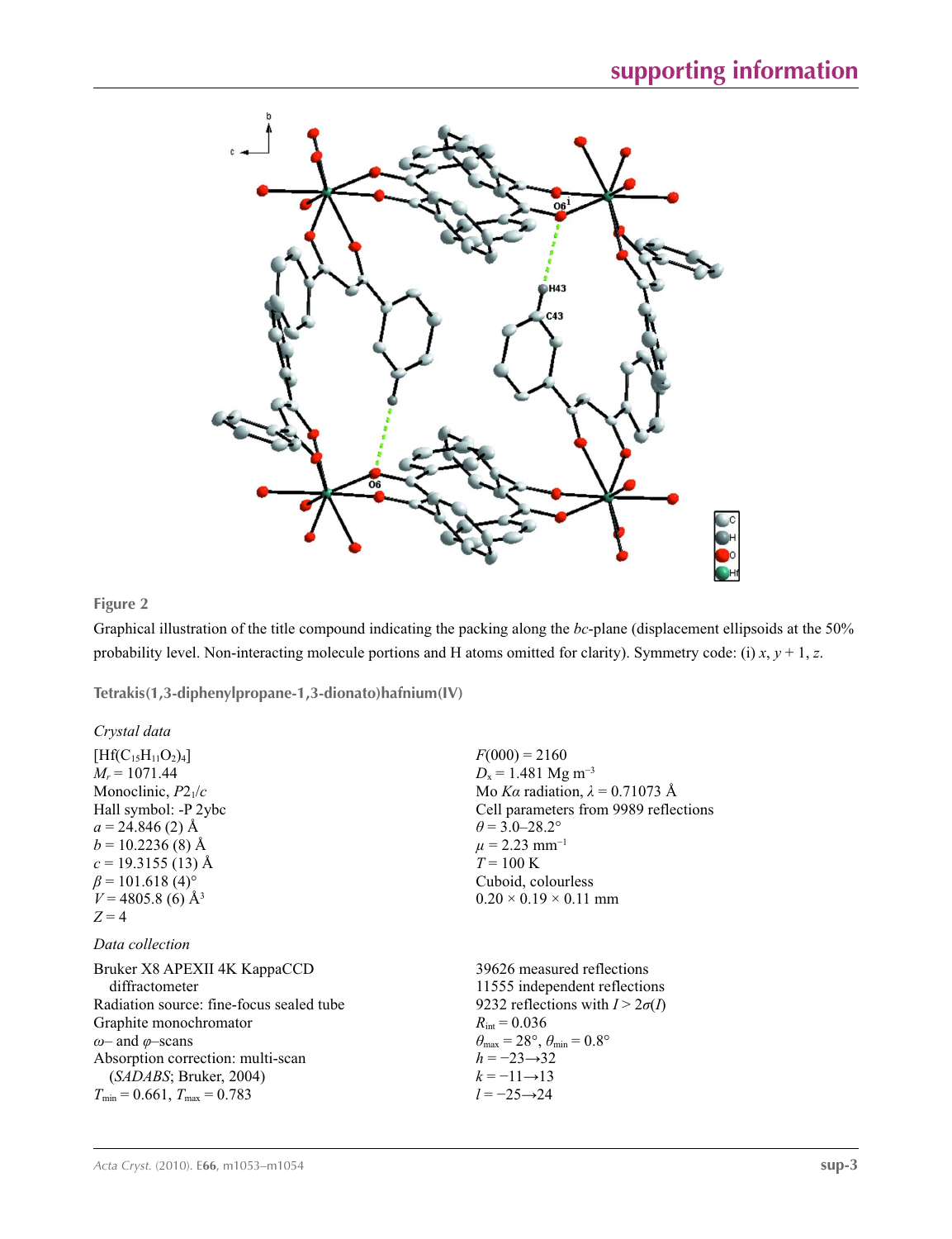*Refinement*

| Refinement on $F^2$                                               | Hydrogen site location: inferred from                |
|-------------------------------------------------------------------|------------------------------------------------------|
| Least-squares matrix: full                                        | neighbouring sites                                   |
| $R[F^2 > 2\sigma(F^2)] = 0.037$                                   | H-atom parameters constrained                        |
| $wR(F^2) = 0.122$                                                 | $w = 1/[\sigma^2(F_0^2) + (0.0613P)^2 + 3.4756P]$    |
| $S = 1.16$                                                        | where $P = (F_o^2 + 2F_s^2)/3$                       |
| 11555 reflections                                                 | $(\Delta/\sigma)_{\text{max}} = 0.001$               |
| 623 parameters                                                    | $\Delta \rho_{\rm max} = 1.17$ e Å <sup>-3</sup>     |
| 0 restraints                                                      | $\Delta\rho_{\rm min} = -1.29$ e Å <sup>-3</sup>     |
| Primary atom site location: structure-invariant<br>direct methods | Extinction correction: SHELXL97 (Sheldrick,<br>2008) |
| Secondary atom site location: difference Fourier<br>map           | Extinction coefficient: 0.00501 (19)                 |

### *Special details*

**Geometry**. All s.u.'s (except the s.u. in the dihedral angle between two l.s. planes) are estimated using the full covariance matrix. The cell s.u.'s are taken into account individually in the estimation of s.u.'s in distances, angles and torsion angles; correlations between s.u.'s in cell parameters are only used when they are defined by crystal symmetry. An approximate (isotropic) treatment of cell s.u.'s is used for estimating s.u.'s involving l.s. planes.

**Refinement**. Refinement of  $F^2$  against ALL reflections. The weighted  $R$ -factor  $wR$  and goodness of fit  $S$  are based on  $F^2$ , conventional *R*-factors *R* are based on *F*, with *F* set to zero for negative *F*<sup>2</sup>. The threshold expression of  $F^2 > 2\sigma(F^2)$  is used only for calculating *R*-factors(gt) *etc*. and is not relevant to the choice of reflections for refinement. *R*-factors based on *F*<sup>2</sup> are statistically about twice as large as those based on *F*, and *R*- factors based on ALL data will be even larger.

*Fractional atomic coordinates and isotropic or equivalent isotropic displacement parameters (Å<sup>2</sup>)* 

|                  | $\boldsymbol{x}$ | $\mathcal{Y}$ | $\boldsymbol{Z}$ | $U_{\rm iso}$ */ $U_{\rm eq}$ |  |
|------------------|------------------|---------------|------------------|-------------------------------|--|
| C1               | 0.24706(16)      | 0.4566(4)     | 0.08242(19)      | 0.0161(8)                     |  |
| C1A              | 0.30445(16)      | 0.4590(4)     | 0.0913(2)        | 0.0207(8)                     |  |
| H1A              | 0.3209           | 0.4314        | 0.0534           | $0.025*$                      |  |
| C <sub>2</sub>   | 0.33800(17)      | 0.5007(3)     | 0.1542(2)        | 0.0197(8)                     |  |
| C2A              | 0.20819(15)      | 0.8200(4)     | 0.29205(19)      | 0.0187(8)                     |  |
| H2A              | 0.1954           | 0.8959        | 0.3121           | $0.022*$                      |  |
| C <sub>3</sub>   | 0.17177(15)      | 0.7475(3)     | 0.24237(18)      | 0.0157(7)                     |  |
| C3A              | 0.28567(17)      | 0.5107(4)     | 0.4365(2)        | 0.0208(9)                     |  |
| H <sub>3</sub> A | 0.2987           | 0.5368        | 0.4841           | $0.025*$                      |  |
| C4               | 0.26320(15)      | 0.7829(4)     | 0.31278(18)      | 0.0142(7)                     |  |
| C4A              | 0.19232(16)      | 0.1980(4)     | 0.1584(2)        | 0.0228(9)                     |  |
| H <sub>4</sub> A | 0.1779           | 0.133         | 0.1246           | $0.027*$                      |  |
| C <sub>5</sub>   | 0.23035(18)      | 0.5291(4)     | 0.4056(2)        | 0.0197(8)                     |  |
| C6               | 0.32221(16)      | 0.4545(4)     | 0.3986(2)        | 0.0201(8)                     |  |
| C7               | 0.24896(16)      | 0.2030(4)     | 0.18487(19)      | 0.0201(8)                     |  |
| C8               | 0.15649(16)      | 0.2868(4)     | 0.1806(2)        | 0.0213(8)                     |  |
| C11              | 0.21105(16)      | 0.4190(4)     | 0.01309(19)      | 0.0189(8)                     |  |
| C12              | 0.15601(17)      | 0.4562(4)     | $-0.0013(2)$     | 0.0238(9)                     |  |
| H12              | 0.1417           | 0.5037        | 0.0333           | $0.029*$                      |  |
| C13              | 0.12182(18)      | 0.4252(4)     | $-0.0650(2)$     | 0.0301(10)                    |  |
| H13              | 0.0845           | 0.4526        | $-0.0746$        | $0.036*$                      |  |
| C14              | 0.14269(18)      | 0.3532(4)     | $-0.1150(2)$     | 0.0268(9)                     |  |
| H14              | 0.1195           | 0.3318        | $-0.1589$        | $0.032*$                      |  |
|                  |                  |               |                  |                               |  |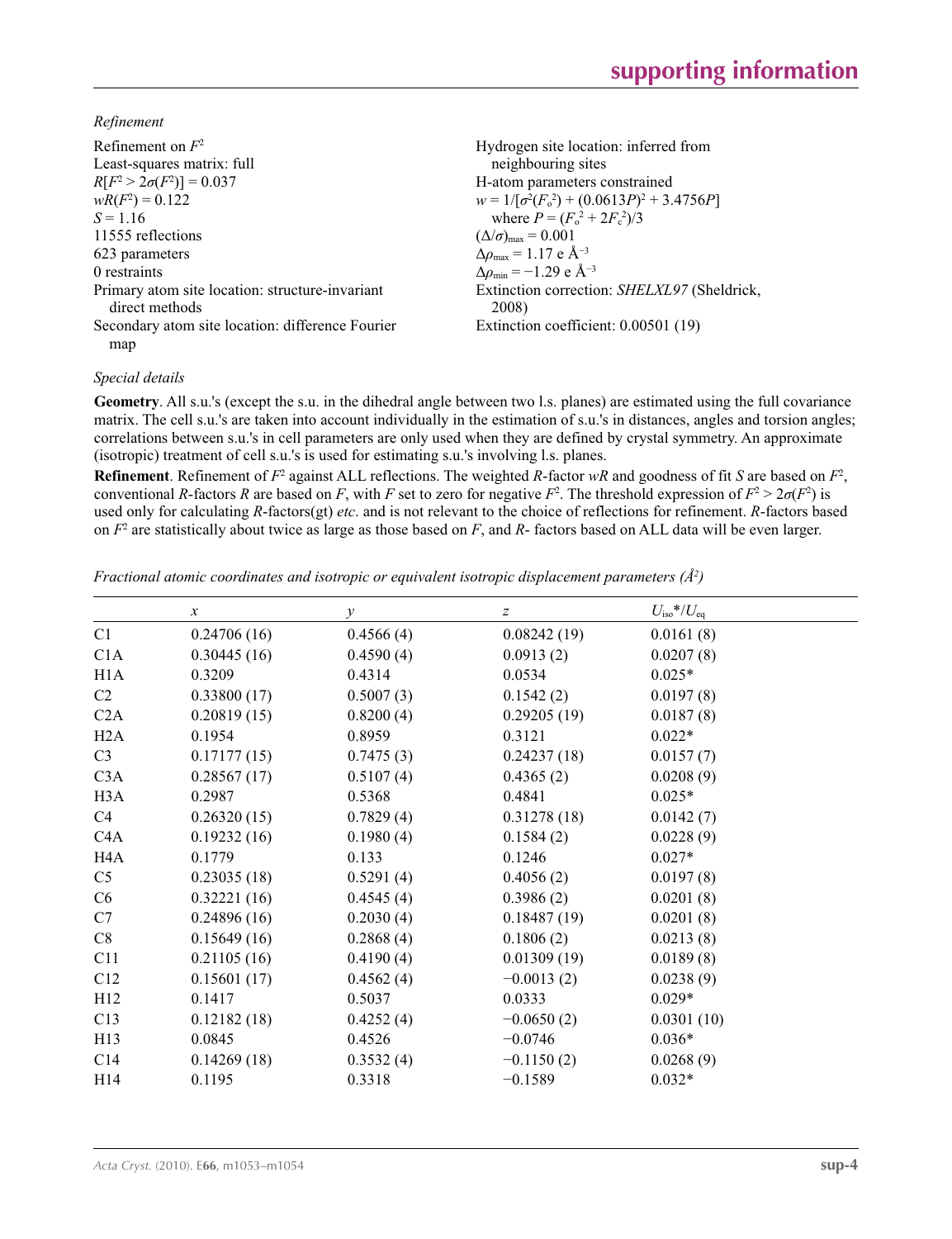| C15             | 0.19669(18) | 0.3128(4) | $-0.1011(2)$ | 0.0283(10) |
|-----------------|-------------|-----------|--------------|------------|
| H15             | 0.2104      | 0.2625    | $-0.1351$    | $0.034*$   |
| C16             | 0.23119(17) | 0.3456(4) | $-0.0375(2)$ | 0.0243(9)  |
| H16             | 0.2685      | 0.3182    | $-0.0283$    | $0.029*$   |
| C21             | 0.39823(16) | 0.5154(4) | 0.1617(2)    | 0.0199(8)  |
| C22             | 0.42742(17) | 0.4504(5) | 0.1174(2)    | 0.0298(10) |
| H22             | 0.4086      | 0.3942    | 0.0813       | $0.036*$   |
| C <sub>23</sub> | 0.48370(19) | 0.4676(5) | 0.1259(2)    | 0.0387(12) |
| H23             | 0.5034      | 0.4218    | 0.0961       | $0.046*$   |
| C <sub>24</sub> | 0.51146(18) | 0.5506(6) | 0.1772(2)    | 0.0395(12) |
| H <sub>24</sub> | 0.5499      | 0.5642    | 0.1819       | $0.047*$   |
| C <sub>25</sub> | 0.48275(18) | 0.6137(5) | 0.2215(2)    | 0.0325(10) |
| H25             | 0.5017      | 0.6706    | 0.2572       | $0.039*$   |
| C <sub>26</sub> | 0.42671(16) | 0.5953(4) | 0.2148(2)    | 0.0258(9)  |
| H <sub>26</sub> | 0.4077      | 0.6374    | 0.2467       | $0.031*$   |
| C31             | 0.11385(15) | 0.7921(4) | 0.21507(18)  | 0.0170(8)  |
| C32             | 0.07438(16) | 0.6976(4) | 0.1882(2)    | 0.0242(9)  |
| H32             | 0.0845      | 0.6079    | 0.1893       | $0.029*$   |
| C33             | 0.02068(17) | 0.7337(4) | 0.1600(2)    | 0.0295(10) |
| H33             | $-0.0059$   | 0.6687    | 0.1425       | $0.035*$   |
| C34             | 0.00591(17) |           | 0.1573(2)    | 0.0290(10) |
|                 |             | 0.8638(5) |              | $0.035*$   |
| H34             | $-0.0308$   | 0.8883    | 0.1373       |            |
| C <sub>35</sub> | 0.04449(18) | 0.9597(4) | 0.1835(2)    | 0.0260(9)  |
| H35             | 0.0343      | 1.0494    | 0.1812       | $0.031*$   |
| C36             | 0.09820(16) | 0.9229(4) | 0.21317(19)  | 0.0208(8)  |
| H36             | 0.1244      | 0.9878    | 0.2323       | $0.025*$   |
| C <sub>41</sub> | 0.30414(15) | 0.8754(4) | 0.35389(18)  | 0.0166(8)  |
| C42             | 0.29894(17) | 1.0095(4) | 0.3414(2)    | 0.0197(8)  |
| H42             | 0.2678      | 1.0425    | 0.3093       | $0.024*$   |
| C43             | 0.33883(17) | 1.0947(4) | 0.3756(2)    | 0.0241(9)  |
| H43             | 0.3361      | 1.1854    | 0.3649       | $0.029*$   |
| C44             | 0.38253(16) | 1.0485(4) | 0.4251(2)    | 0.0228(9)  |
| H44             | 0.4095      | 1.1074    | 0.4492       | $0.027*$   |
| C45             | 0.38700(16) | 0.9157(4) | 0.4397(2)    | 0.0242(9)  |
| H45             | 0.4163      | 0.884     | 0.475        | $0.029*$   |
| C46             | 0.34863(16) | 0.8288(4) | 0.4026(2)    | 0.0211(8)  |
| H46             | 0.353       | 0.7374    | 0.4108       | $0.025*$   |
| C51             | 0.19077(16) | 0.5727(4) | 0.44986(19)  | 0.0209(8)  |
| C52             | 0.13972(18) | 0.5118(4) | 0.4416(2)    | 0.0240(9)  |
| H <sub>52</sub> | 0.1295      | 0.447     | 0.4062       | $0.029*$   |
| C53             | 0.10394(18) | 0.5455(4) | 0.4850(2)    | 0.0276(9)  |
| H <sub>53</sub> | 0.0696      | 0.502     | 0.4803       | $0.033*$   |
| C54             | 0.11806(17) | 0.6423(4) | 0.5350(2)    | 0.0275(10) |
| H54             | 0.0933      | 0.6651    | 0.5646       | $0.033*$   |
| C55             | 0.16760(18) | 0.7061(4) | 0.5423(2)    | 0.0287(10) |
| H <sub>55</sub> | 0.1766      | 0.7737    | 0.5764       | $0.034*$   |
| C56             | 0.20449(17) | 0.6720(4) | 0.5000(2)    | 0.0261(9)  |
| H <sub>56</sub> | 0.2388      | 0.7158    | 0.5052       | $0.031*$   |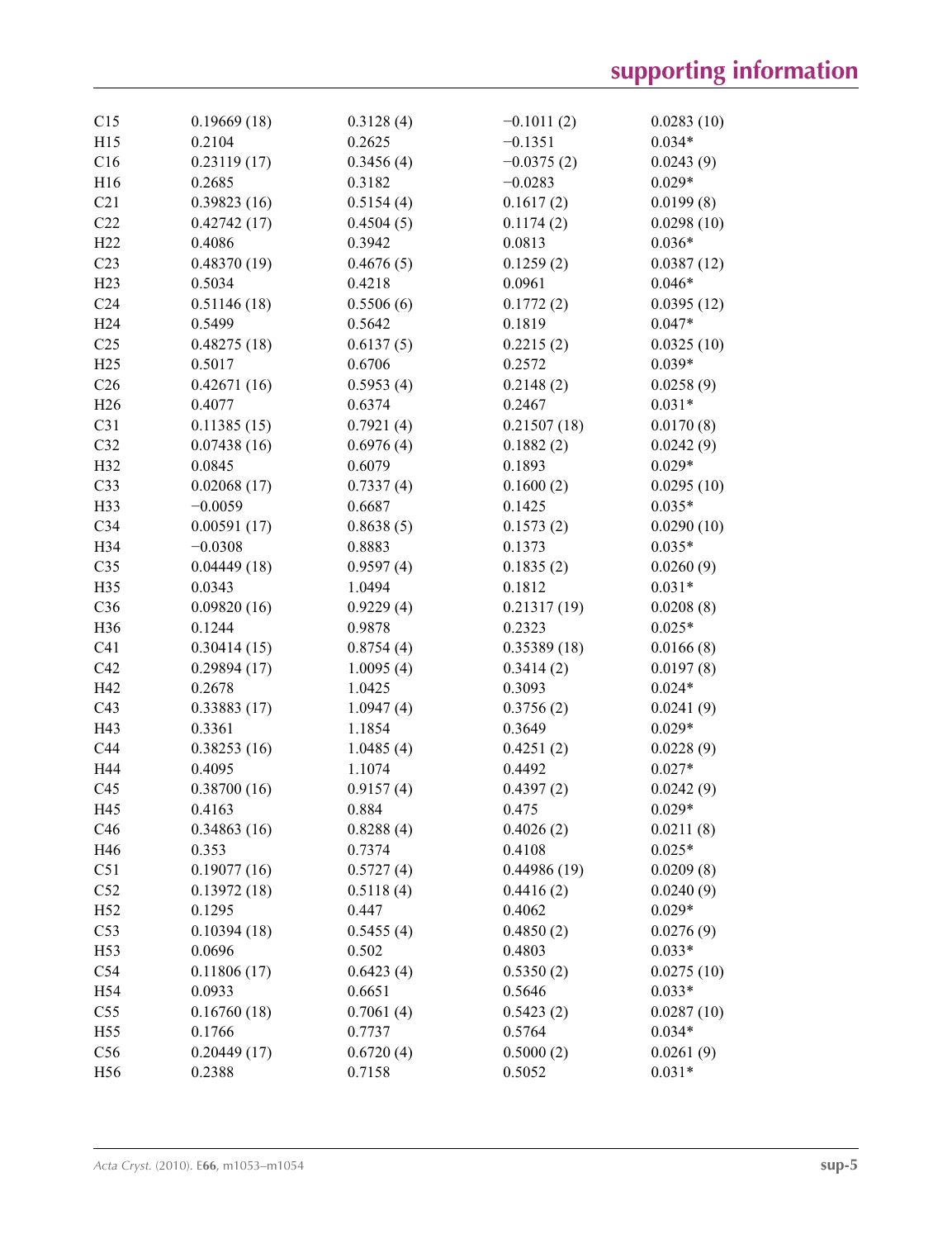| C61             | 0.37973(16)    | 0.4165(4)    | 0.4335(2)   | 0.0216(8)  |
|-----------------|----------------|--------------|-------------|------------|
| C62             | 0.39500(18)    | 0.3968(4)    | 0.5053(2)   | 0.0307(10) |
| H <sub>62</sub> | 0.3693         | 0.4094       | 0.5349      | $0.037*$   |
| C63             | 0.44867(19)    | 0.3583(4)    | 0.5339(2)   | 0.0345(11) |
| H63             | 0.459          | 0.3441       | 0.5834      | $0.041*$   |
| C64             | 0.48704(19)    | 0.3402(4)    | 0.4925(2)   | 0.0345(11) |
| H <sub>64</sub> | 0.5236         | 0.3151       | 0.513       | $0.041*$   |
| C65             | 0.47105(19)    | 0.3596(4)    | 0.4190(3)   | 0.0337(10) |
| H65             | 0.4967         | 0.3467       | 0.3891      | $0.04*$    |
| C66             | 0.41714(16)    | 0.3980(4)    | 0.3904(2)   | 0.0251(9)  |
| H66             | 0.4062         | 0.4115       | 0.3409      | $0.03*$    |
| C71             | 0.28609(17)    | 0.0940(4)    | 0.17170(19) | 0.0218(8)  |
| C72             | 0.34175(18)    | 0.1171(4)    | 0.1818(2)   | 0.0270(9)  |
| H72             | 0.3556         | 0.2022       | 0.1946      | $0.032*$   |
| C73             | 0.3775(2)      | 0.0184(5)    | 0.1735(2)   | 0.0328(11) |
| H73             | 0.4157         | 0.036        | 0.1796      | $0.039*$   |
| C74             | 0.3580(2)      | $-0.1065(5)$ | 0.1563(2)   | 0.0337(11) |
| H74             | 0.3828         | $-0.1747$    | 0.1507      | $0.04*$    |
| C75             | 0.3029(2)      | $-0.1320(4)$ | 0.1475(2)   | 0.0313(10) |
| H75             | 0.2896         | $-0.2182$    | 0.1365      | $0.038*$   |
| C76             | 0.26652(19)    | $-0.0328(4)$ | 0.1544(2)   | 0.0286(10) |
| H76             | 0.2283         | $-0.0506$    | 0.1475      | $0.034*$   |
| C81             | 0.09616(16)    | 0.2845(4)    | 0.1502(2)   | 0.0203(8)  |
| C82             | 0.07572(17)    | 0.2409(4)    | 0.0814(2)   | 0.0258(9)  |
| H82             | 0.1003         | 0.2083       | 0.0536      | $0.031*$   |
| C83             | 0.02023(18)    | 0.2449(4)    | 0.0537(2)   | 0.0293(10) |
| H83             | 0.0066         | 0.2158       | 0.0067      | $0.035*$   |
| C84             | $-0.01538(17)$ | 0.2907(4)    | 0.0934(2)   | 0.0273(9)  |
| H84             | $-0.0536$      | 0.2934       | 0.0738      | $0.033*$   |
| C85             | 0.00363(17)    | 0.3330(4)    | 0.1619(2)   | 0.0266(9)  |
| H85             | $-0.0215$      | 0.3628       | 0.1895      | $0.032*$   |
| C86             | 0.05943(17)    | 0.3319(4)    | 0.1901(2)   | 0.0239(9)  |
| H86             | 0.0727         | 0.3634       | 0.2367      | $0.029*$   |
| O <sub>1</sub>  | 0.22174(11)    | 0.4883(2)    | 0.13129(13) | 0.0159(6)  |
| O <sub>3</sub>  | 0.18452(10)    | 0.6395(2)    | 0.21599(12) | 0.0145(5)  |
| O4              | 0.28238(10)    | 0.6747(2)    | 0.29717(12) | 0.0154(5)  |
| O <sub>5</sub>  | 0.20986(12)    | 0.5050(2)    | 0.34095(14) | 0.0179(6)  |
| O <sub>6</sub>  | 0.30933(10)    | 0.4271(3)    | 0.33300(12) | 0.0181(5)  |
| O <sub>7</sub>  | 0.27280(10)    | 0.2980(2)    | 0.22244(12) | 0.0164(5)  |
| O <sub>8</sub>  | 0.17248(10)    | 0.3757(3)    | 0.22776(12) | 0.0177(6)  |
| O <sub>2</sub>  | 0.31948(11)    | 0.5335(3)    | 0.20904(13) | 0.0173(5)  |
| Hf1             | 0.245894(6)    | 0.493352(14) | 0.247129(7) | 0.01434(8) |
|                 |                |              |             |            |

*Atomic displacement parameters (Å2 )*

|                  | <i>I 1</i> 11 | T 122      | I 133      | I 112      | $I^{13}$   | $I^{23}$      |
|------------------|---------------|------------|------------|------------|------------|---------------|
| C <sub>1</sub>   | 0.021(2)      | 0.0103(18) | 0.0170(17) | 0.0021(15) | 0.0036(15) | 0.0021(15)    |
| C <sub>1</sub> A | 0.018(2)      | 0.025(2)   | 0.0190(18) | 0.0002(17) | 0.0037(15) | $-0.0020(17)$ |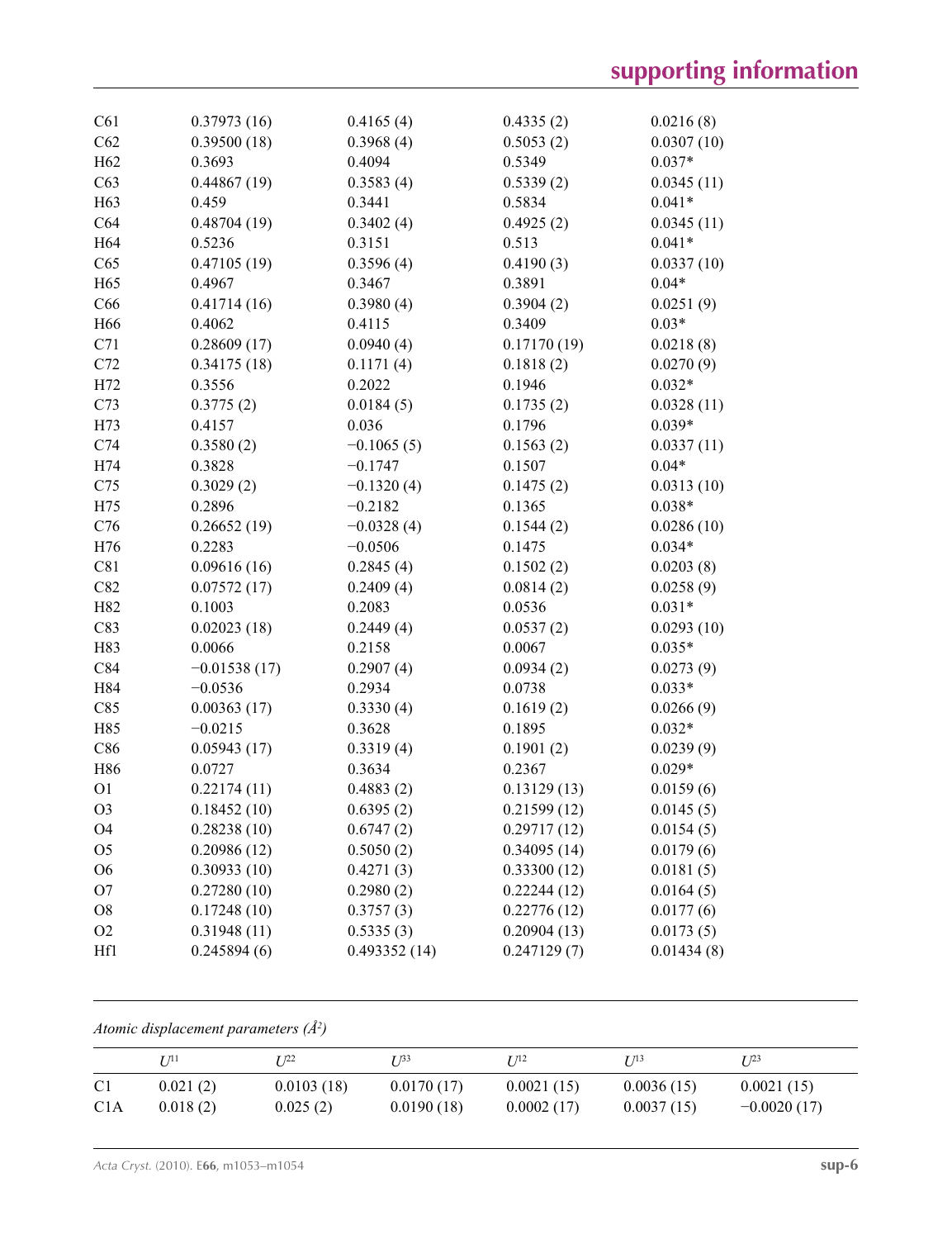| C <sub>2</sub>   | 0.018(2)             | 0.016(2)   | 0.024(2)   | 0.0030(15)    | 0.0039(16)    | 0.0017(15)    |
|------------------|----------------------|------------|------------|---------------|---------------|---------------|
| C2A              | 0.0167(19)           | 0.015(2)   | 0.0239(19) | 0.0005(15)    | 0.0025(15)    | $-0.0046(15)$ |
| C <sub>3</sub>   | 0.0178(19)           | 0.0123(18) | 0.0174(17) | $-0.0002(14)$ | 0.0048(14)    | 0.0032(14)    |
| C3A              | 0.022(2)             | 0.022(2)   | 0.0170(18) | $-0.0039(16)$ | 0.0015(15)    | $-0.0018(15)$ |
| C4               | 0.0164(18)           | 0.0108(18) | 0.0163(16) | $-0.0025(14)$ | 0.0055(14)    | 0.0010(14)    |
| C <sub>4</sub> A | 0.021(2)             | 0.021(2)   | 0.026(2)   | $-0.0054(16)$ | 0.0040(16)    | $-0.0065(17)$ |
| C <sub>5</sub>   | 0.026(2)             | 0.0120(19) | 0.0212(19) | $-0.0039(16)$ | 0.0063(16)    | 0.0005(15)    |
| C6               | 0.021(2)             | 0.016(2)   | 0.0208(18) | $-0.0045(16)$ | $-0.0005(15)$ | 0.0021(16)    |
| C7               | 0.025(2)             | 0.015(2)   | 0.0204(18) | $-0.0040(16)$ | 0.0061(16)    | 0.0031(15)    |
| C8               | 0.024(2)             | 0.018(2)   | 0.0233(19) | $-0.0061(16)$ | 0.0075(16)    | $-0.0003(16)$ |
| C11              | 0.022(2)             | 0.0142(19) | 0.0198(18) | $-0.0030(15)$ | 0.0027(15)    | 0.0016(15)    |
| C12              | 0.025(2)             | 0.023(2)   | 0.024(2)   | $-0.0009(17)$ | 0.0044(16)    | $-0.0068(17)$ |
| C13              | 0.025(2)             | 0.026(2)   | 0.035(2)   | 0.0007(18)    | $-0.0059(18)$ | 0.0003(19)    |
| C14              | 0.038(3)             | 0.022(2)   | 0.0174(18) | $-0.0104(19)$ | $-0.0014(17)$ | $-0.0024(16)$ |
| C15              | 0.039(3)             | 0.025(2)   | 0.022(2)   | $-0.0079(19)$ | 0.0099(18)    | $-0.0046(17)$ |
| C16              | 0.026(2)             | 0.023(2)   | 0.025(2)   | $-0.0014(17)$ | 0.0052(16)    | $-0.0019(17)$ |
| C <sub>21</sub>  | 0.0156(19)           | 0.022(2)   | 0.0218(19) | 0.0000(15)    | 0.0036(15)    | 0.0013(15)    |
| C22              | 0.021(2)             | 0.043(3)   | 0.025(2)   | 0.003(2)      | 0.0041(17)    | $-0.007(2)$   |
| C <sub>23</sub>  | 0.020(2)             | 0.067(3)   | 0.031(2)   | 0.006(2)      | 0.0116(19)    | $-0.012(2)$   |
| C <sub>24</sub>  | 0.014(2)             | 0.073(4)   | 0.032(2)   | $-0.006(2)$   | 0.0043(18)    | $-0.003(2)$   |
| C <sub>25</sub>  | 0.025(2)             | 0.045(3)   | 0.027(2)   | $-0.008(2)$   | 0.0033(17)    | $-0.006(2)$   |
| C <sub>26</sub>  | 0.021(2)             | 0.032(2)   | 0.0240(19) | 0.0001(18)    | 0.0034(16)    | $-0.0010(18)$ |
| C31              | 0.0157(19)           | 0.022(2)   | 0.0140(16) | 0.0016(15)    | 0.0036(14)    | 0.0027(15)    |
| C32              | 0.022(2)             | 0.025(2)   | 0.025(2)   | $-0.0020(17)$ | 0.0014(16)    | $-0.0002(17)$ |
| C33              | 0.021(2)             | 0.033(3)   | 0.031(2)   | $-0.0063(18)$ | $-0.0033(17)$ | $-0.0020(19)$ |
| C <sub>34</sub>  | 0.015(2)             | 0.043(3)   | 0.028(2)   | 0.0058(19)    | 0.0021(16)    | 0.012(2)      |
| C <sub>35</sub>  | 0.026(2)             | 0.024(2)   | 0.030(2)   | 0.0072(18)    | 0.0090(18)    | 0.0088(18)    |
| C36              | 0.0182(19)           | 0.022(2)   | 0.0228(18) | $-0.0008(16)$ | 0.0057(15)    | 0.0041(16)    |
| C <sub>41</sub>  | 0.0126(18)           | 0.019(2)   | 0.0191(17) | $-0.0039(15)$ | 0.0055(14)    | $-0.0040(15)$ |
| C42              | 0.020(2)             | 0.017(2)   | 0.0212(19) | $-0.0006(15)$ | 0.0015(15)    | 0.0007(15)    |
| C <sub>43</sub>  | 0.027(2)             | 0.014(2)   | 0.032(2)   | $-0.0042(17)$ | 0.0066(17)    | $-0.0036(17)$ |
| C44              | 0.020(2)             | 0.020(2)   | 0.029(2)   | $-0.0085(17)$ | 0.0050(16)    | $-0.0074(17)$ |
| C <sub>45</sub>  |                      | 0.024(2)   | 0.029(2)   | $-0.0011(17)$ | 0.0001(16)    | $-0.0006(17)$ |
| C46              | 0.018(2)<br>0.022(2) | 0.0108(19) | 0.030(2)   | $-0.0027(15)$ | 0.0049(16)    | $-0.0007(16)$ |
| C51              | 0.026(2)             | 0.021(2)   | 0.0166(17) | 0.0013(17)    | 0.0044(15)    | 0.0007(16)    |
|                  |                      |            |            |               |               |               |
| C52              | 0.026(2)             | 0.019(2)   | 0.025(2)   | 0.0007(16)    | $-0.0006(17)$ | $-0.0030(16)$ |
| C53              | 0.023(2)             | 0.027(2)   | 0.033(2)   | 0.0009(18)    | 0.0058(18)    | 0.0056(19)    |
| C54              | 0.030(2)             | 0.037(3)   | 0.0166(18) | 0.0130(19)    | 0.0052(16)    | 0.0044(18)    |
| C <sub>55</sub>  | 0.037(3)             | 0.027(2)   | 0.0186(19) | 0.0100(19)    | $-0.0034(17)$ | $-0.0061(17)$ |
| C56              | 0.025(2)             | 0.029(2)   | 0.0233(19) | $-0.0026(18)$ | 0.0027(16)    | 0.0008(17)    |
| C61              | 0.023(2)             | 0.014(2)   | 0.0264(19) | $-0.0051(16)$ | 0.0013(16)    | $-0.0039(16)$ |
| C62              | 0.033(3)             | 0.024(2)   | 0.032(2)   | $-0.0009(19)$ | $-0.0030(18)$ | $-0.0005(18)$ |
| C63              | 0.032(3)             | 0.027(3)   | 0.037(2)   | $-0.005(2)$   | $-0.010(2)$   | 0.001(2)      |
| C64              | 0.023(2)             | 0.018(2)   | 0.057(3)   | $-0.0004(18)$ | $-0.007(2)$   | $-0.003(2)$   |
| C65              | 0.030(2)             | 0.019(2)   | 0.053(3)   | $-0.0052(18)$ | 0.010(2)      | $-0.005(2)$   |
| C66              | 0.020(2)             | 0.022(2)   | 0.031(2)   | $-0.0027(17)$ | 0.0019(17)    | $-0.0037(17)$ |
| C71              | 0.028(2)             | 0.020(2)   | 0.0167(18) | 0.0017(17)    | 0.0022(15)    | $-0.0021(16)$ |
| C <sub>72</sub>  | 0.033(2)             | 0.024(2)   | 0.022(2)   | 0.0001(18)    | $-0.0002(17)$ | $-0.0012(17)$ |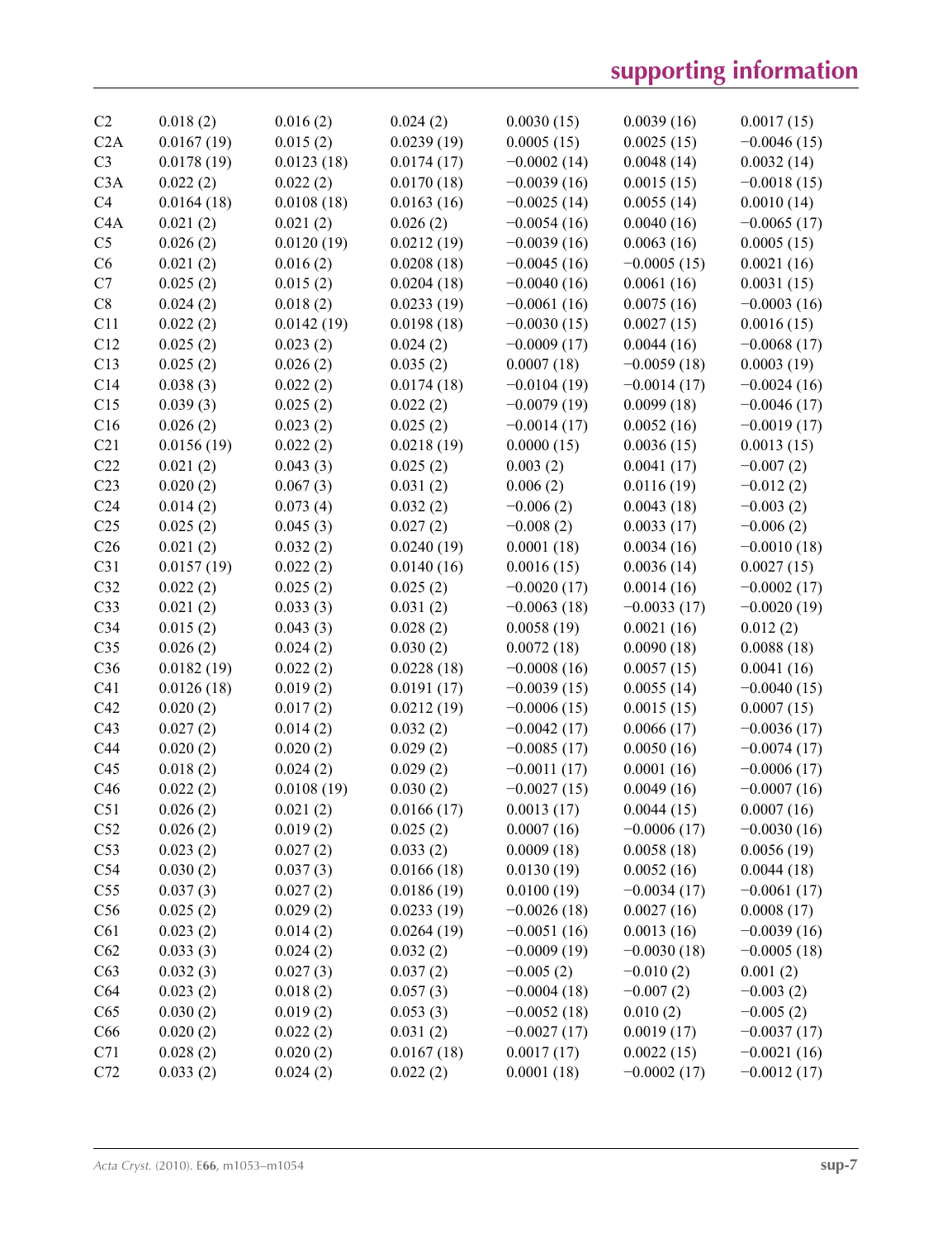| C <sub>73</sub> | 0.025(2)    | 0.037(3)    | 0.032(2)    | 0.0027(19)    | $-0.0020(19)$ | 0.001(2)      |
|-----------------|-------------|-------------|-------------|---------------|---------------|---------------|
| C <sub>74</sub> | 0.041(3)    | 0.028(3)    | 0.029(2)    | 0.015(2)      | 0.002(2)      | $-0.0039(19)$ |
| C <sub>75</sub> | 0.046(3)    | 0.017(2)    | 0.027(2)    | $-0.001(2)$   | $-0.0010(19)$ | $-0.0027(18)$ |
| C76             | 0.030(2)    | 0.028(2)    | 0.026(2)    | $-0.0009(19)$ | 0.0043(18)    | $-0.0005(18)$ |
| C81             | 0.017(2)    | 0.016(2)    | 0.0268(19)  | $-0.0059(15)$ | 0.0041(15)    | $-0.0020(16)$ |
| C82             | 0.025(2)    | 0.028(2)    | 0.025(2)    | $-0.0074(18)$ | 0.0082(17)    | $-0.0073(17)$ |
| C83             | 0.029(2)    | 0.028(2)    | 0.028(2)    | $-0.0022(19)$ | $-0.0019(18)$ | $-0.0092(18)$ |
| C84             | 0.019(2)    | 0.025(2)    | 0.033(2)    | 0.0022(17)    | $-0.0048(17)$ | $-0.0047(18)$ |
| C85             | 0.026(2)    | 0.020(2)    | 0.036(2)    | 0.0004(17)    | 0.0123(18)    | $-0.0032(18)$ |
| C86             | 0.028(2)    | 0.023(2)    | 0.0186(18)  | $-0.0041(17)$ | 0.0012(16)    | $-0.0050(16)$ |
| O <sub>1</sub>  | 0.0136(13)  | 0.0162(14)  | 0.0177(13)  | 0.0015(10)    | 0.0029(10)    | $-0.0022(10)$ |
| O <sub>3</sub>  | 0.0143(13)  | 0.0129(13)  | 0.0153(12)  | 0.0005(10)    | 0.0002(10)    | $-0.0022(10)$ |
| O4              | 0.0126(13)  | 0.0136(13)  | 0.0191(12)  | 0.0007(10)    | 0.0014(10)    | $-0.0004(10)$ |
| O <sub>5</sub>  | 0.0192(14)  | 0.0181(15)  | 0.0147(12)  | $-0.0031(10)$ | $-0.0004(11)$ | $-0.0013(10)$ |
| O <sub>6</sub>  | 0.0188(14)  | 0.0159(14)  | 0.0183(12)  | 0.0020(11)    | 0.0003(10)    | $-0.0039(11)$ |
| O7              | 0.0167(13)  | 0.0135(13)  | 0.0180(12)  | $-0.0011(10)$ | 0.0014(10)    | $-0.0041(10)$ |
| <b>O8</b>       | 0.0192(14)  | 0.0171(14)  | 0.0169(12)  | $-0.0052(11)$ | 0.0038(10)    | $-0.0058(10)$ |
| O <sub>2</sub>  | 0.0147(13)  | 0.0177(14)  | 0.0196(13)  | $-0.0003(11)$ | 0.0036(10)    | $-0.0051(11)$ |
| Hf1             | 0.01395(10) | 0.01391(11) | 0.01428(10) | $-0.00034(6)$ | 0.00073(6)    | $-0.00185(6)$ |
|                 |             |             |             |               |               |               |

# *Geometric parameters (Å, º)*

| $Cl - O1$   | 1.277(4) | $C41 - C42$ | 1.393(5) |
|-------------|----------|-------------|----------|
| $Cl - C1A$  | 1.402(5) | $C42 - C43$ | 1.383(5) |
| $C1 - C11$  | 1.503(5) | $C42 - H42$ | 0.95     |
| $C1A-C2$    | 1.396(5) | $C43 - C44$ | 1.378(6) |
| $C1A - H1A$ | 0.95     | $C43 - H43$ | 0.95     |
| $C2 - 02$   | 1.281(5) | $C44 - C45$ | 1.386(6) |
| $C2-C21$    | 1.482(6) | C44-H44     | 0.95     |
| $C2A-C3$    | 1.393(5) | $C45 - C46$ | 1.391(5) |
| $C2A - C4$  | 1.397(5) | $C45 - H45$ | 0.95     |
| $C2A - H2A$ | 0.95     | $C46 - H46$ | 0.95     |
| $C3 - 03$   | 1.282(4) | $C51 - C52$ | 1.393(6) |
| $C3-C31$    | 1.501(5) | $C51 - C56$ | 1.397(5) |
| $C3A - C5$  | 1.397(6) | $C52-C53$   | 1.382(6) |
| $C3A - C6$  | 1.399(6) | $C52 - H52$ | 0.95     |
| $C3A - H3A$ | 0.95     | $C53-C54$   | 1.378(6) |
| $C4 - O4$   | 1.264(4) | $C53$ —H53  | 0.95     |
| $C4 - C41$  | 1.495(5) | $C54 - C55$ | 1.375(6) |
| $C4A - C7$  | 1.398(5) | $C54 - H54$ | 0.95     |
| $C4A - C8$  | 1.399(5) | $C55-C56$   | 1.389(6) |
| $C4A - H4A$ | 0.95     | $C55 - H55$ | 0.95     |
| $C5-05$     | 1.273(5) | $C56 - H56$ | 0.95     |
| $C5 - C51$  | 1.496(5) | $C61 - C62$ | 1.376(5) |
| $C6 - O6$   | 1.274(4) | $C61 - C66$ | 1.379(5) |
| $C6 - C61$  | 1.503(5) | $C62 - C63$ | 1.393(6) |
| $C7 - 07$   | 1.284(4) | $C62 - H62$ | 0.95     |
| $C7 - C71$  | 1.500(6) | $C63-C64$   | 1.375(6) |
|             |          |             |          |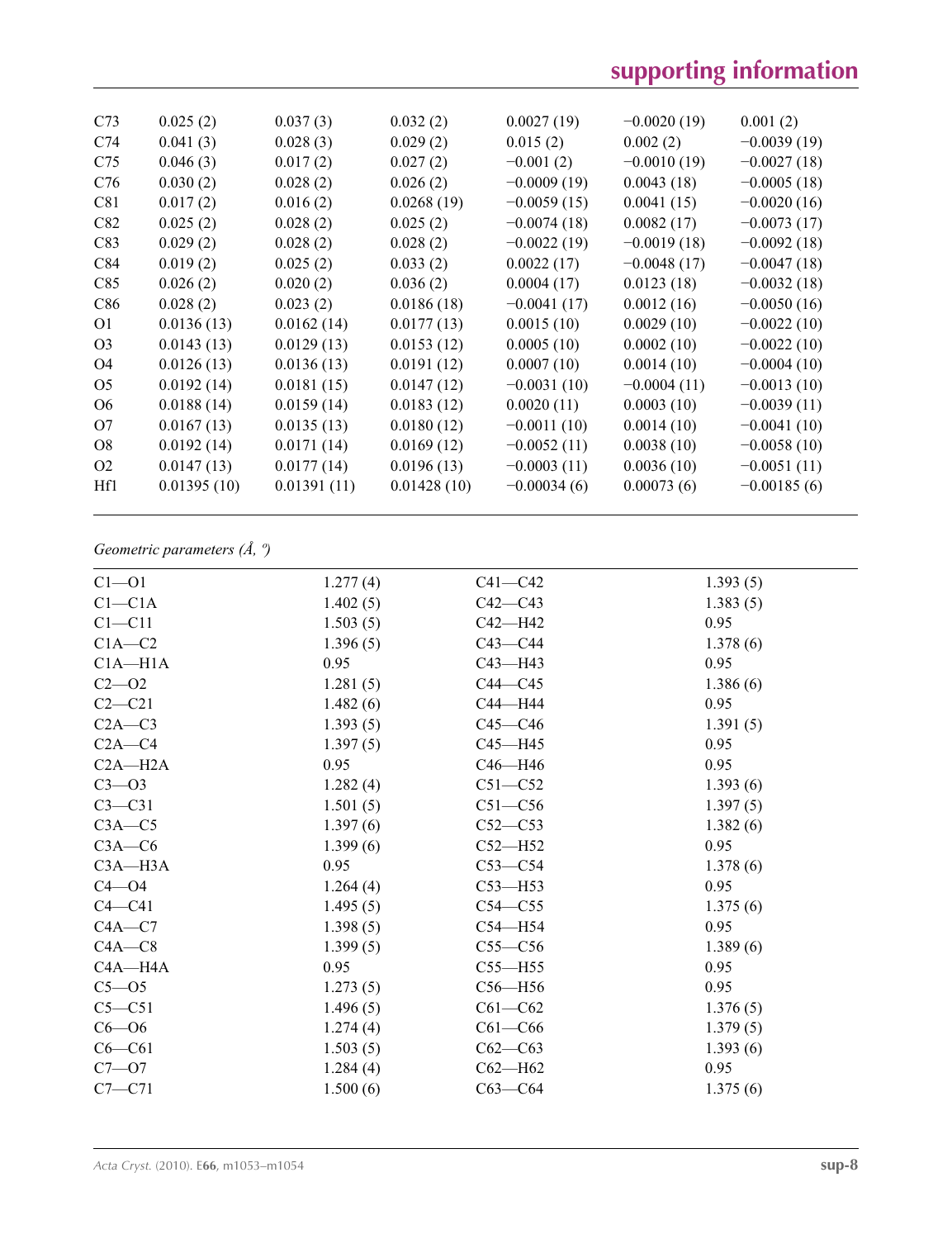| 1.496(5)<br>$C64 - C65$<br>1.408(6)<br>$C8 - C81$<br>$C11 - C12$<br>0.95<br>1.392(5)<br>C64-H64<br>$C11 - C16$<br>1.402(5)<br>$C65-C66$<br>1.398(6)<br>$C12 - C13$<br>1.385(5)<br>$C65 - H65$<br>0.95<br>C66-H66<br>0.95<br>$C12 - H12$<br>0.95<br>1.394(6)<br>$C13 - C14$<br>$C71 - C72$<br>1.378(6)<br>0.95<br>$C71 - C76$<br>$C13 - H13$<br>1.401(6)<br>$C14 - C15$<br>1.377(6)<br>$C72 - C73$<br>1.375(6)<br>0.95<br>0.95<br>$C14 - H14$<br>C72-H72<br>$C15-C16$<br>1.389(5)<br>$C73 - C74$<br>1.382(6)<br>$C73 - H73$<br>0.95<br>$C15 - H15$<br>0.95<br>0.95<br>$C16 - H16$<br>$C74 - C75$<br>1.370(6)<br>1.389(5)<br>0.95<br>$C21 - C26$<br>$C74 - H74$<br>$C21 - C22$<br>1.397(6)<br>$C75 - C76$<br>1.382(6)<br>$C22-C23$<br>1.386(6)<br>$C75 - H75$<br>0.95<br>$C22-H22$<br>0.95<br>0.95<br>$C76 - H76$<br>$C23-C24$<br>1.380(7)<br>$C81 - C86$<br>1.395(5)<br>$C23 - H23$<br>0.95<br>$C81 - C82$<br>1.397(5)<br>$C24 - C25$<br>1.380(6)<br>$C82-C83$<br>1.375(6)<br>0.95<br>0.95<br>$C24 - H24$<br>C82-H82<br>$C25-C26$<br>1.385(6)<br>$C83 - C84$<br>1.365(6)<br>0.95<br>0.95<br>$C25 - H25$<br>$C83 - H83$<br>0.95<br>$C26 - H26$<br>$C84 - C85$<br>1.381(6)<br>$C31 - C36$<br>1.391(5)<br>C84-H84<br>0.95<br>$C31 - C32$<br>1.400(5)<br>$C85 - C86$<br>1.384(6)<br>0.95<br>$C32-C33$<br>1.386(6)<br>$C85 - H85$<br>$C32-H32$<br>0.95<br>C86-H86<br>0.95<br>1.379(6)<br>$O1 - Hf1$<br>$C33-C34$<br>2.197(3)<br>$C33$ -H33<br>0.95<br>$O3 - Hf1$<br>2.133(2)<br>$C34 - C35$<br>1.393(6)<br>$O4 - Hf1$<br>2.200(2)<br>0.95<br>$O5 - Hf1$<br>C34-H34<br>2.180(3)<br>$C35-C36$<br>1.394(5)<br>$O6 - Hf1$<br>2.154(2)<br>0.95<br>$O7 - Hf1$<br>$C35 - H35$<br>2.189(2)<br>C36-H36<br>0.95<br>$O8 - Hf1$<br>2.154(2)<br>$C41 - C46$<br>1.384(5)<br>$O2$ —Hf1<br>2.143(3)<br>$O1-C1-C1A$<br>$C52 - C51 - C56$<br>119.5(4)<br>123.1(3)<br>$O1 - C1 - C11$<br>$C52 - C51 - C5$<br>115.5(3)<br>119.3(4)<br>$C1A - C1 - C11$<br>121.5(3)<br>$C56-C51-C5$<br>121.1(4)<br>$C2-C1A-C1$<br>121.8(4)<br>$C53 - C52 - C51$<br>120.1(4)<br>$C2-C1A-H1A$<br>119.1<br>$C53 - C52 - H52$<br>119.9<br>$Cl$ - $Cl$ A- $H$ $1A$<br>119.1<br>$C51 - C52 - H52$<br>119.9<br>$O2-C2-C1A$<br>$C54 - C53 - C52$<br>120.0(4)<br>123.3(4)<br>$O2-C2-C21$<br>$C54 - C53 - H53$<br>120<br>114.6(4) | $C8 - O8$    | 1.291(4) | $C63$ —H63        | 0.95 |
|------------------------------------------------------------------------------------------------------------------------------------------------------------------------------------------------------------------------------------------------------------------------------------------------------------------------------------------------------------------------------------------------------------------------------------------------------------------------------------------------------------------------------------------------------------------------------------------------------------------------------------------------------------------------------------------------------------------------------------------------------------------------------------------------------------------------------------------------------------------------------------------------------------------------------------------------------------------------------------------------------------------------------------------------------------------------------------------------------------------------------------------------------------------------------------------------------------------------------------------------------------------------------------------------------------------------------------------------------------------------------------------------------------------------------------------------------------------------------------------------------------------------------------------------------------------------------------------------------------------------------------------------------------------------------------------------------------------------------------------------------------------------------------------------------------------------------------------------------------------------------------------------------------------------------------------------------------------------------------------------------------------------------------------------------------------------------------------------------------------------------------------------------------------------------------------------------------------------------------------------------------------------------|--------------|----------|-------------------|------|
|                                                                                                                                                                                                                                                                                                                                                                                                                                                                                                                                                                                                                                                                                                                                                                                                                                                                                                                                                                                                                                                                                                                                                                                                                                                                                                                                                                                                                                                                                                                                                                                                                                                                                                                                                                                                                                                                                                                                                                                                                                                                                                                                                                                                                                                                              |              |          |                   |      |
|                                                                                                                                                                                                                                                                                                                                                                                                                                                                                                                                                                                                                                                                                                                                                                                                                                                                                                                                                                                                                                                                                                                                                                                                                                                                                                                                                                                                                                                                                                                                                                                                                                                                                                                                                                                                                                                                                                                                                                                                                                                                                                                                                                                                                                                                              |              |          |                   |      |
|                                                                                                                                                                                                                                                                                                                                                                                                                                                                                                                                                                                                                                                                                                                                                                                                                                                                                                                                                                                                                                                                                                                                                                                                                                                                                                                                                                                                                                                                                                                                                                                                                                                                                                                                                                                                                                                                                                                                                                                                                                                                                                                                                                                                                                                                              |              |          |                   |      |
|                                                                                                                                                                                                                                                                                                                                                                                                                                                                                                                                                                                                                                                                                                                                                                                                                                                                                                                                                                                                                                                                                                                                                                                                                                                                                                                                                                                                                                                                                                                                                                                                                                                                                                                                                                                                                                                                                                                                                                                                                                                                                                                                                                                                                                                                              |              |          |                   |      |
|                                                                                                                                                                                                                                                                                                                                                                                                                                                                                                                                                                                                                                                                                                                                                                                                                                                                                                                                                                                                                                                                                                                                                                                                                                                                                                                                                                                                                                                                                                                                                                                                                                                                                                                                                                                                                                                                                                                                                                                                                                                                                                                                                                                                                                                                              |              |          |                   |      |
|                                                                                                                                                                                                                                                                                                                                                                                                                                                                                                                                                                                                                                                                                                                                                                                                                                                                                                                                                                                                                                                                                                                                                                                                                                                                                                                                                                                                                                                                                                                                                                                                                                                                                                                                                                                                                                                                                                                                                                                                                                                                                                                                                                                                                                                                              |              |          |                   |      |
|                                                                                                                                                                                                                                                                                                                                                                                                                                                                                                                                                                                                                                                                                                                                                                                                                                                                                                                                                                                                                                                                                                                                                                                                                                                                                                                                                                                                                                                                                                                                                                                                                                                                                                                                                                                                                                                                                                                                                                                                                                                                                                                                                                                                                                                                              |              |          |                   |      |
|                                                                                                                                                                                                                                                                                                                                                                                                                                                                                                                                                                                                                                                                                                                                                                                                                                                                                                                                                                                                                                                                                                                                                                                                                                                                                                                                                                                                                                                                                                                                                                                                                                                                                                                                                                                                                                                                                                                                                                                                                                                                                                                                                                                                                                                                              |              |          |                   |      |
|                                                                                                                                                                                                                                                                                                                                                                                                                                                                                                                                                                                                                                                                                                                                                                                                                                                                                                                                                                                                                                                                                                                                                                                                                                                                                                                                                                                                                                                                                                                                                                                                                                                                                                                                                                                                                                                                                                                                                                                                                                                                                                                                                                                                                                                                              |              |          |                   |      |
|                                                                                                                                                                                                                                                                                                                                                                                                                                                                                                                                                                                                                                                                                                                                                                                                                                                                                                                                                                                                                                                                                                                                                                                                                                                                                                                                                                                                                                                                                                                                                                                                                                                                                                                                                                                                                                                                                                                                                                                                                                                                                                                                                                                                                                                                              |              |          |                   |      |
|                                                                                                                                                                                                                                                                                                                                                                                                                                                                                                                                                                                                                                                                                                                                                                                                                                                                                                                                                                                                                                                                                                                                                                                                                                                                                                                                                                                                                                                                                                                                                                                                                                                                                                                                                                                                                                                                                                                                                                                                                                                                                                                                                                                                                                                                              |              |          |                   |      |
|                                                                                                                                                                                                                                                                                                                                                                                                                                                                                                                                                                                                                                                                                                                                                                                                                                                                                                                                                                                                                                                                                                                                                                                                                                                                                                                                                                                                                                                                                                                                                                                                                                                                                                                                                                                                                                                                                                                                                                                                                                                                                                                                                                                                                                                                              |              |          |                   |      |
|                                                                                                                                                                                                                                                                                                                                                                                                                                                                                                                                                                                                                                                                                                                                                                                                                                                                                                                                                                                                                                                                                                                                                                                                                                                                                                                                                                                                                                                                                                                                                                                                                                                                                                                                                                                                                                                                                                                                                                                                                                                                                                                                                                                                                                                                              |              |          |                   |      |
|                                                                                                                                                                                                                                                                                                                                                                                                                                                                                                                                                                                                                                                                                                                                                                                                                                                                                                                                                                                                                                                                                                                                                                                                                                                                                                                                                                                                                                                                                                                                                                                                                                                                                                                                                                                                                                                                                                                                                                                                                                                                                                                                                                                                                                                                              |              |          |                   |      |
|                                                                                                                                                                                                                                                                                                                                                                                                                                                                                                                                                                                                                                                                                                                                                                                                                                                                                                                                                                                                                                                                                                                                                                                                                                                                                                                                                                                                                                                                                                                                                                                                                                                                                                                                                                                                                                                                                                                                                                                                                                                                                                                                                                                                                                                                              |              |          |                   |      |
|                                                                                                                                                                                                                                                                                                                                                                                                                                                                                                                                                                                                                                                                                                                                                                                                                                                                                                                                                                                                                                                                                                                                                                                                                                                                                                                                                                                                                                                                                                                                                                                                                                                                                                                                                                                                                                                                                                                                                                                                                                                                                                                                                                                                                                                                              |              |          |                   |      |
|                                                                                                                                                                                                                                                                                                                                                                                                                                                                                                                                                                                                                                                                                                                                                                                                                                                                                                                                                                                                                                                                                                                                                                                                                                                                                                                                                                                                                                                                                                                                                                                                                                                                                                                                                                                                                                                                                                                                                                                                                                                                                                                                                                                                                                                                              |              |          |                   |      |
|                                                                                                                                                                                                                                                                                                                                                                                                                                                                                                                                                                                                                                                                                                                                                                                                                                                                                                                                                                                                                                                                                                                                                                                                                                                                                                                                                                                                                                                                                                                                                                                                                                                                                                                                                                                                                                                                                                                                                                                                                                                                                                                                                                                                                                                                              |              |          |                   |      |
|                                                                                                                                                                                                                                                                                                                                                                                                                                                                                                                                                                                                                                                                                                                                                                                                                                                                                                                                                                                                                                                                                                                                                                                                                                                                                                                                                                                                                                                                                                                                                                                                                                                                                                                                                                                                                                                                                                                                                                                                                                                                                                                                                                                                                                                                              |              |          |                   |      |
|                                                                                                                                                                                                                                                                                                                                                                                                                                                                                                                                                                                                                                                                                                                                                                                                                                                                                                                                                                                                                                                                                                                                                                                                                                                                                                                                                                                                                                                                                                                                                                                                                                                                                                                                                                                                                                                                                                                                                                                                                                                                                                                                                                                                                                                                              |              |          |                   |      |
|                                                                                                                                                                                                                                                                                                                                                                                                                                                                                                                                                                                                                                                                                                                                                                                                                                                                                                                                                                                                                                                                                                                                                                                                                                                                                                                                                                                                                                                                                                                                                                                                                                                                                                                                                                                                                                                                                                                                                                                                                                                                                                                                                                                                                                                                              |              |          |                   |      |
|                                                                                                                                                                                                                                                                                                                                                                                                                                                                                                                                                                                                                                                                                                                                                                                                                                                                                                                                                                                                                                                                                                                                                                                                                                                                                                                                                                                                                                                                                                                                                                                                                                                                                                                                                                                                                                                                                                                                                                                                                                                                                                                                                                                                                                                                              |              |          |                   |      |
|                                                                                                                                                                                                                                                                                                                                                                                                                                                                                                                                                                                                                                                                                                                                                                                                                                                                                                                                                                                                                                                                                                                                                                                                                                                                                                                                                                                                                                                                                                                                                                                                                                                                                                                                                                                                                                                                                                                                                                                                                                                                                                                                                                                                                                                                              |              |          |                   |      |
|                                                                                                                                                                                                                                                                                                                                                                                                                                                                                                                                                                                                                                                                                                                                                                                                                                                                                                                                                                                                                                                                                                                                                                                                                                                                                                                                                                                                                                                                                                                                                                                                                                                                                                                                                                                                                                                                                                                                                                                                                                                                                                                                                                                                                                                                              |              |          |                   |      |
|                                                                                                                                                                                                                                                                                                                                                                                                                                                                                                                                                                                                                                                                                                                                                                                                                                                                                                                                                                                                                                                                                                                                                                                                                                                                                                                                                                                                                                                                                                                                                                                                                                                                                                                                                                                                                                                                                                                                                                                                                                                                                                                                                                                                                                                                              |              |          |                   |      |
|                                                                                                                                                                                                                                                                                                                                                                                                                                                                                                                                                                                                                                                                                                                                                                                                                                                                                                                                                                                                                                                                                                                                                                                                                                                                                                                                                                                                                                                                                                                                                                                                                                                                                                                                                                                                                                                                                                                                                                                                                                                                                                                                                                                                                                                                              |              |          |                   |      |
|                                                                                                                                                                                                                                                                                                                                                                                                                                                                                                                                                                                                                                                                                                                                                                                                                                                                                                                                                                                                                                                                                                                                                                                                                                                                                                                                                                                                                                                                                                                                                                                                                                                                                                                                                                                                                                                                                                                                                                                                                                                                                                                                                                                                                                                                              |              |          |                   |      |
|                                                                                                                                                                                                                                                                                                                                                                                                                                                                                                                                                                                                                                                                                                                                                                                                                                                                                                                                                                                                                                                                                                                                                                                                                                                                                                                                                                                                                                                                                                                                                                                                                                                                                                                                                                                                                                                                                                                                                                                                                                                                                                                                                                                                                                                                              |              |          |                   |      |
|                                                                                                                                                                                                                                                                                                                                                                                                                                                                                                                                                                                                                                                                                                                                                                                                                                                                                                                                                                                                                                                                                                                                                                                                                                                                                                                                                                                                                                                                                                                                                                                                                                                                                                                                                                                                                                                                                                                                                                                                                                                                                                                                                                                                                                                                              |              |          |                   |      |
|                                                                                                                                                                                                                                                                                                                                                                                                                                                                                                                                                                                                                                                                                                                                                                                                                                                                                                                                                                                                                                                                                                                                                                                                                                                                                                                                                                                                                                                                                                                                                                                                                                                                                                                                                                                                                                                                                                                                                                                                                                                                                                                                                                                                                                                                              |              |          |                   |      |
|                                                                                                                                                                                                                                                                                                                                                                                                                                                                                                                                                                                                                                                                                                                                                                                                                                                                                                                                                                                                                                                                                                                                                                                                                                                                                                                                                                                                                                                                                                                                                                                                                                                                                                                                                                                                                                                                                                                                                                                                                                                                                                                                                                                                                                                                              |              |          |                   |      |
|                                                                                                                                                                                                                                                                                                                                                                                                                                                                                                                                                                                                                                                                                                                                                                                                                                                                                                                                                                                                                                                                                                                                                                                                                                                                                                                                                                                                                                                                                                                                                                                                                                                                                                                                                                                                                                                                                                                                                                                                                                                                                                                                                                                                                                                                              |              |          |                   |      |
|                                                                                                                                                                                                                                                                                                                                                                                                                                                                                                                                                                                                                                                                                                                                                                                                                                                                                                                                                                                                                                                                                                                                                                                                                                                                                                                                                                                                                                                                                                                                                                                                                                                                                                                                                                                                                                                                                                                                                                                                                                                                                                                                                                                                                                                                              |              |          |                   |      |
|                                                                                                                                                                                                                                                                                                                                                                                                                                                                                                                                                                                                                                                                                                                                                                                                                                                                                                                                                                                                                                                                                                                                                                                                                                                                                                                                                                                                                                                                                                                                                                                                                                                                                                                                                                                                                                                                                                                                                                                                                                                                                                                                                                                                                                                                              |              |          |                   |      |
|                                                                                                                                                                                                                                                                                                                                                                                                                                                                                                                                                                                                                                                                                                                                                                                                                                                                                                                                                                                                                                                                                                                                                                                                                                                                                                                                                                                                                                                                                                                                                                                                                                                                                                                                                                                                                                                                                                                                                                                                                                                                                                                                                                                                                                                                              |              |          |                   |      |
|                                                                                                                                                                                                                                                                                                                                                                                                                                                                                                                                                                                                                                                                                                                                                                                                                                                                                                                                                                                                                                                                                                                                                                                                                                                                                                                                                                                                                                                                                                                                                                                                                                                                                                                                                                                                                                                                                                                                                                                                                                                                                                                                                                                                                                                                              |              |          |                   |      |
|                                                                                                                                                                                                                                                                                                                                                                                                                                                                                                                                                                                                                                                                                                                                                                                                                                                                                                                                                                                                                                                                                                                                                                                                                                                                                                                                                                                                                                                                                                                                                                                                                                                                                                                                                                                                                                                                                                                                                                                                                                                                                                                                                                                                                                                                              |              |          |                   |      |
|                                                                                                                                                                                                                                                                                                                                                                                                                                                                                                                                                                                                                                                                                                                                                                                                                                                                                                                                                                                                                                                                                                                                                                                                                                                                                                                                                                                                                                                                                                                                                                                                                                                                                                                                                                                                                                                                                                                                                                                                                                                                                                                                                                                                                                                                              |              |          |                   |      |
|                                                                                                                                                                                                                                                                                                                                                                                                                                                                                                                                                                                                                                                                                                                                                                                                                                                                                                                                                                                                                                                                                                                                                                                                                                                                                                                                                                                                                                                                                                                                                                                                                                                                                                                                                                                                                                                                                                                                                                                                                                                                                                                                                                                                                                                                              |              |          |                   |      |
|                                                                                                                                                                                                                                                                                                                                                                                                                                                                                                                                                                                                                                                                                                                                                                                                                                                                                                                                                                                                                                                                                                                                                                                                                                                                                                                                                                                                                                                                                                                                                                                                                                                                                                                                                                                                                                                                                                                                                                                                                                                                                                                                                                                                                                                                              |              |          |                   |      |
|                                                                                                                                                                                                                                                                                                                                                                                                                                                                                                                                                                                                                                                                                                                                                                                                                                                                                                                                                                                                                                                                                                                                                                                                                                                                                                                                                                                                                                                                                                                                                                                                                                                                                                                                                                                                                                                                                                                                                                                                                                                                                                                                                                                                                                                                              |              |          |                   |      |
|                                                                                                                                                                                                                                                                                                                                                                                                                                                                                                                                                                                                                                                                                                                                                                                                                                                                                                                                                                                                                                                                                                                                                                                                                                                                                                                                                                                                                                                                                                                                                                                                                                                                                                                                                                                                                                                                                                                                                                                                                                                                                                                                                                                                                                                                              |              |          |                   |      |
|                                                                                                                                                                                                                                                                                                                                                                                                                                                                                                                                                                                                                                                                                                                                                                                                                                                                                                                                                                                                                                                                                                                                                                                                                                                                                                                                                                                                                                                                                                                                                                                                                                                                                                                                                                                                                                                                                                                                                                                                                                                                                                                                                                                                                                                                              |              |          |                   |      |
|                                                                                                                                                                                                                                                                                                                                                                                                                                                                                                                                                                                                                                                                                                                                                                                                                                                                                                                                                                                                                                                                                                                                                                                                                                                                                                                                                                                                                                                                                                                                                                                                                                                                                                                                                                                                                                                                                                                                                                                                                                                                                                                                                                                                                                                                              |              |          |                   |      |
|                                                                                                                                                                                                                                                                                                                                                                                                                                                                                                                                                                                                                                                                                                                                                                                                                                                                                                                                                                                                                                                                                                                                                                                                                                                                                                                                                                                                                                                                                                                                                                                                                                                                                                                                                                                                                                                                                                                                                                                                                                                                                                                                                                                                                                                                              | $C1A-C2-C21$ | 122.0(4) | $C52 - C53 - H53$ | 120  |
| $C3-C2A-C4$<br>121.0(3)<br>$C55-C54-C53$<br>120.6(4)                                                                                                                                                                                                                                                                                                                                                                                                                                                                                                                                                                                                                                                                                                                                                                                                                                                                                                                                                                                                                                                                                                                                                                                                                                                                                                                                                                                                                                                                                                                                                                                                                                                                                                                                                                                                                                                                                                                                                                                                                                                                                                                                                                                                                         |              |          |                   |      |
| $C3-C2A-H2A$<br>$C55-C54-H54$<br>119.5<br>119.7                                                                                                                                                                                                                                                                                                                                                                                                                                                                                                                                                                                                                                                                                                                                                                                                                                                                                                                                                                                                                                                                                                                                                                                                                                                                                                                                                                                                                                                                                                                                                                                                                                                                                                                                                                                                                                                                                                                                                                                                                                                                                                                                                                                                                              |              |          |                   |      |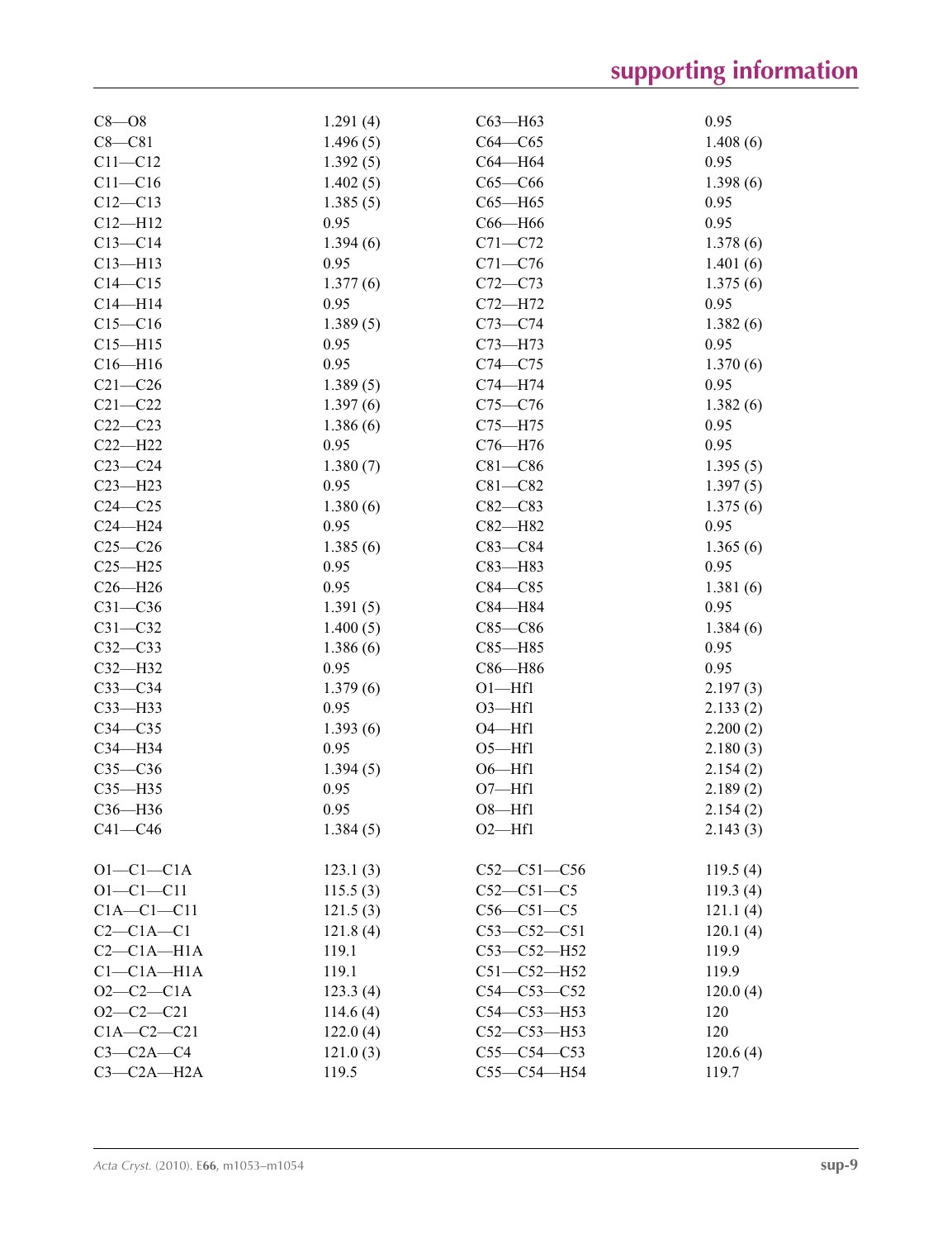| $C4-C2A-H2A$      | 119.5    | $C53-C54-H54$     | 119.7    |
|-------------------|----------|-------------------|----------|
| $O3-C3-C2A$       | 123.7(3) | $C54 - C55 - C56$ | 120.2(4) |
| $O3-C3-C31$       | 114.7(3) | $C54 - C55 - H55$ | 119.9    |
| $C2A - C3 - C31$  | 121.6(3) | $C56-C55-H55$     | 119.9    |
| $C5-C3A-C6$       | 121.2(4) | $C55-C56-C51$     | 119.5(4) |
| $C5-C3A-H3A$      | 119.4    | $C55-C56-H56$     | 120.2    |
| $C6-C3A-H3A$      | 119.4    | $C51 - C56 - H56$ | 120.2    |
| $O4-C4-C2A$       | 124.3(3) | $C62-C61-C66$     | 120.3(4) |
| $O4 - C4 - C41$   | 115.6(3) | $C62-C61-C6$      | 122.3(4) |
| $C2A - C4 - C41$  | 120.1(3) | $C66 - C61 - C6$  | 117.4(3) |
| $C7-C4A-C8$       | 121.3(4) | $C61 - C62 - C63$ | 119.2(4) |
| $C7-C4A-H4A$      | 119.3    | $C61 - C62 - H62$ | 120.4    |
| $C8-C4A-H4A$      | 119.3    | $C63-C62-H62$     | 120.4    |
| $O5-C5-C3A$       | 123.9(4) | $C64 - C63 - C62$ | 121.8(4) |
| $O5-C5-C51$       | 116.1(4) | C64-C63-H63       | 119.1    |
| $C3A - C5 - C51$  | 119.9(4) | $C62-C63-H63$     | 119.1    |
| $O6-C6-C3A$       | 123.4(4) | $C63-C64-C65$     | 118.6(4) |
| $O6-C6-C61$       | 114.5(3) | C63-C64-H64       | 120.7    |
| $C3A-C6-C61$      | 122.0(3) | $C65-C64 - H64$   | 120.7    |
| $O7 - C7 - C4A$   | 123.4(4) | $C66-C65-C64$     | 119.4(4) |
| $O7 - C7 - C71$   | 115.4(3) | $C66-C65-H65$     | 120.3    |
| $C4A - C7 - C71$  | 121.3(4) | C64-C65-H65       | 120.3    |
| $O8 - C8 - C4A$   | 123.3(4) | $C61 - C66 - C65$ | 120.6(4) |
| $O8-C8-C81$       | 115.5(3) | C61-C66-H66       | 119.7    |
| $CAA - C8 - C81$  | 121.2(3) | C65-C66-H66       | 119.7    |
| $C12 - C11 - C16$ |          | $C72 - C71 - C76$ |          |
| $C12 - C11 - C1$  | 118.8(3) | $C72 - C71 - C7$  | 118.8(4) |
| $C16 - C11 - C1$  | 119.5(3) | $C76 - C71 - C7$  | 118.9(4) |
|                   | 121.7(3) |                   | 122.1(4) |
| $C13 - C12 - C11$ | 121.1(4) | C73-C72-C71       | 120.8(4) |
| $C13 - C12 - H12$ | 119.5    | C73-C72-H72       | 119.6    |
| $C11 - C12 - H12$ | 119.5    | C71-C72-H72       | 119.6    |
| $C12-C13-C14$     | 119.3(4) | C72-C73-C74       | 120.2(5) |
| $C12-C13-H13$     | 120.3    | C72-C73-H73       | 119.9    |
| $C14 - C13 - H13$ | 120.3    | C74-C73-H73       | 119.9    |
| $C15-C14-C13$     | 120.4(4) | $C75 - C74 - C73$ | 119.9(4) |
| $C15-C14-H14$     | 119.8    | C75-C74-H74       | 120      |
| $C13 - C14 - H14$ | 119.8    | C73-C74-H74       | 120      |
| $C14-C15-C16$     | 120.3(4) | $C74 - C75 - C76$ | 120.3(4) |
| $C14 - C15 - H15$ | 119.9    | C74-C75-H75       | 119.8    |
| $C16-C15-H15$     | 119.9    | C76-C75-H75       | 119.8    |
| $C15-C16-C11$     | 120.1(4) | $C75 - C76 - C71$ | 120.0(4) |
| $C15-C16-H16$     | 120      | C75-C76-H76       | 120      |
| $C11 - C16 - H16$ | 120      | C71-C76-H76       | 120      |
| $C26 - C21 - C22$ | 118.9(4) | $C86 - C81 - C82$ | 118.9(4) |
| $C26 - C21 - C2$  | 119.0(4) | $C86 - C81 - C8$  | 119.5(3) |
| $C22-C21-C2$      | 122.1(4) | $C82 - C81 - C8$  | 121.5(4) |
| $C23-C22-C21$     | 120.2(4) | $C83 - C82 - C81$ | 120.3(4) |
| $C23-C22-H22$     | 119.9    | $C83 - C82 - H82$ | 119.9    |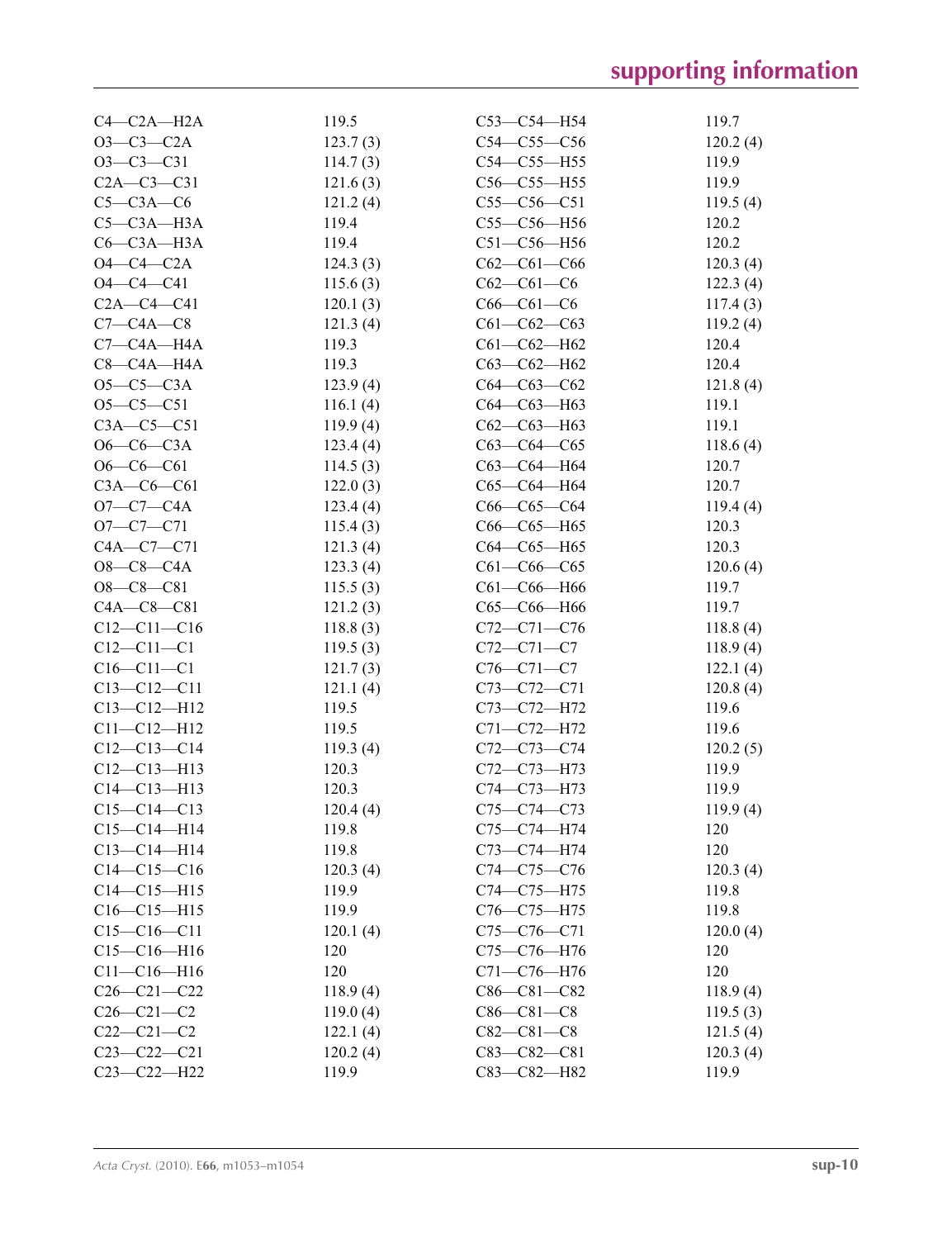| $C21 - C22 - H22$ | 119.9             | C81-C82-H82         | 119.9      |
|-------------------|-------------------|---------------------|------------|
| $C24 - C23 - C22$ | 120.6(4)          | C84-C83-C82         | 120.3(4)   |
| C24-C23-H23       | 119.7             | C84-C83-H83         | 119.9      |
| C22-C23-H23       | 119.7             | C82-C83-H83         | 119.9      |
| $C23-C24-C25$     | 119.2(4)          | $C83-C84-C85$       | 120.7(4)   |
| $C23-C24-H24$     | 120.4             | C83-C84-H84         | 119.7      |
| $C25-C24-H24$     | 120.4             | C85-C84-H84         | 119.7      |
| $C24-C25-C26$     | 120.9(4)          | $C84 - C85 - C86$   | 119.8(4)   |
| $C24-C25-H25$     | 119.5             | C84-C85-H85         | 120.1      |
| $C26-C25-H25$     | 119.5             | $C86 - C85 - H85$   | 120.1      |
| $C25-C26-C21$     | 120.1(4)          | $C85-C86-C81$       | 120.0(4)   |
| $C25-C26-H26$     | 119.9             | C85-C86-H86         | 120        |
| $C21 - C26 - H26$ | 119.9             | C81-C86-H86         | 120        |
| $C36 - C31 - C32$ | 118.9(4)          | $Cl$ - $O$ $I$ -Hfl | 133.2(2)   |
| $C36 - C31 - C3$  | 123.0(3)          | $C3 - 03 - Hf1$     | 135.3(2)   |
| $C32 - C31 - C3$  | 118.1(3)          | $C4 - O4 - Hf1$     | 134.4(2)   |
| $C33-C32-C31$     | 120.6(4)          | $C5 - O5 - Hf1$     | 132.5(3)   |
| C33-C32-H32       | 119.7             | $C6 - O6 - Hf1$     | 134.0(2)   |
| $C31 - C32 - H32$ | 119.7             | $C7 - 07 - Hf1$     | 133.4(2)   |
| C34-C33-C32       | 120.0(4)          | $C8 - O8 - Hf1$     | 130.2(2)   |
| C34-C33-H33       | 120               | $C2 - 02 - Hf1$     | 135.0(2)   |
| C32-C33-H33       | 120               | $O3 - Hf1 - O2$     | 112.32(10) |
| $C33-C34-C35$     | 120.5(4)          | $O3$ -Hfl- $O8$     | 79.05 (10) |
| C33-C34-H34       | 119.8             | $O2$ —Hf1— $O8$     | 142.98 (9) |
| C35-C34-H34       | 119.8             | $O3 - Hf1 - O6$     | 143.90(9)  |
| C34-C35-C36       | 119.5(4)          | $O2$ —Hf1—O6        | 77.42 (10) |
| C34-C35-H35       | 120.3             | $O8 - Hf1 - O6$     |            |
| C36-C35-H35       | 120.3             | $O3 - Hf1 - O5$     | 114.87(10) |
| $C31 - C36 - C35$ |                   | $O2$ —Hf1— $O5$     | 78.83 (9)  |
|                   | 120.6(4)<br>119.7 | $O8 - Hf1 - O5$     | 142.78(10) |
| $C31 - C36 - H36$ |                   |                     | 72.53(9)   |
| C35-C36-H36       | 119.7             | $O6 - Hf1 - O5$     | 74.71 (10) |
| $C46 - C41 - C42$ | 119.3(4)          | $O3 - Hf1 - O7$     | 144.09(9)  |
| $C46 - C41 - C4$  | 120.5(3)          | $O2$ —Hf1—O7        | 77.35 (10) |
| $C42 - C41 - C4$  | 120.1(3)          | $O8 - Hf1 - O7$     | 74.79 (9)  |
| $C43 - C42 - C41$ | 120.3(4)          | $O6 - Hf1 - O7$     | 70.89(9)   |
| $C43 - C42 - H42$ | 119.9             | $O5 - Hf1 - O7$     | 115.18(9)  |
| C41-C42-H42       | 119.9             | $O3 - Hf1 - O1$     | 72.31 (9)  |
| C44-C43-C42       | 120.3(4)          | $O2$ —Hf1—O1        | 74.45 (10) |
| C44-C43-H43       | 119.9             | $O8 - Hf1 - O1$     | 76.23 (9)  |
| $C42 - C43 - H43$ | 119.9             | $06 - Hf1 - 01$     | 141.63(9)  |
| $C43 - C44 - C45$ | 119.8(4)          | $O5 - Hf1 - O1$     | 140.72(10) |
| C43-C44-H44       | 120.1             | $O7 - Hf1 - O1$     | 77.85 (9)  |
| C45-C44-H44       | 120.1             | $O3 - Hf1 - O4$     | 75.02 (9)  |
| $C44-C45-C46$     | 120.2(4)          | $O2$ -Hf1- $O4$     | 71.63 (9)  |
| C44-C45-H45       | 119.9             | $O8 - Hf1 - O4$     | 143.76(9)  |
| C46-C45-H45       | 119.9             | $O6 - Hf1 - O4$     | 75.76 (9)  |
| $C41 - C46 - C45$ | 120.0(4)          | $O5 - Hf1 - O4$     | 77.92 (9)  |
| C41-C46-H46       | 120               | $O7 - Hf1 - O4$     | 138.39(9)  |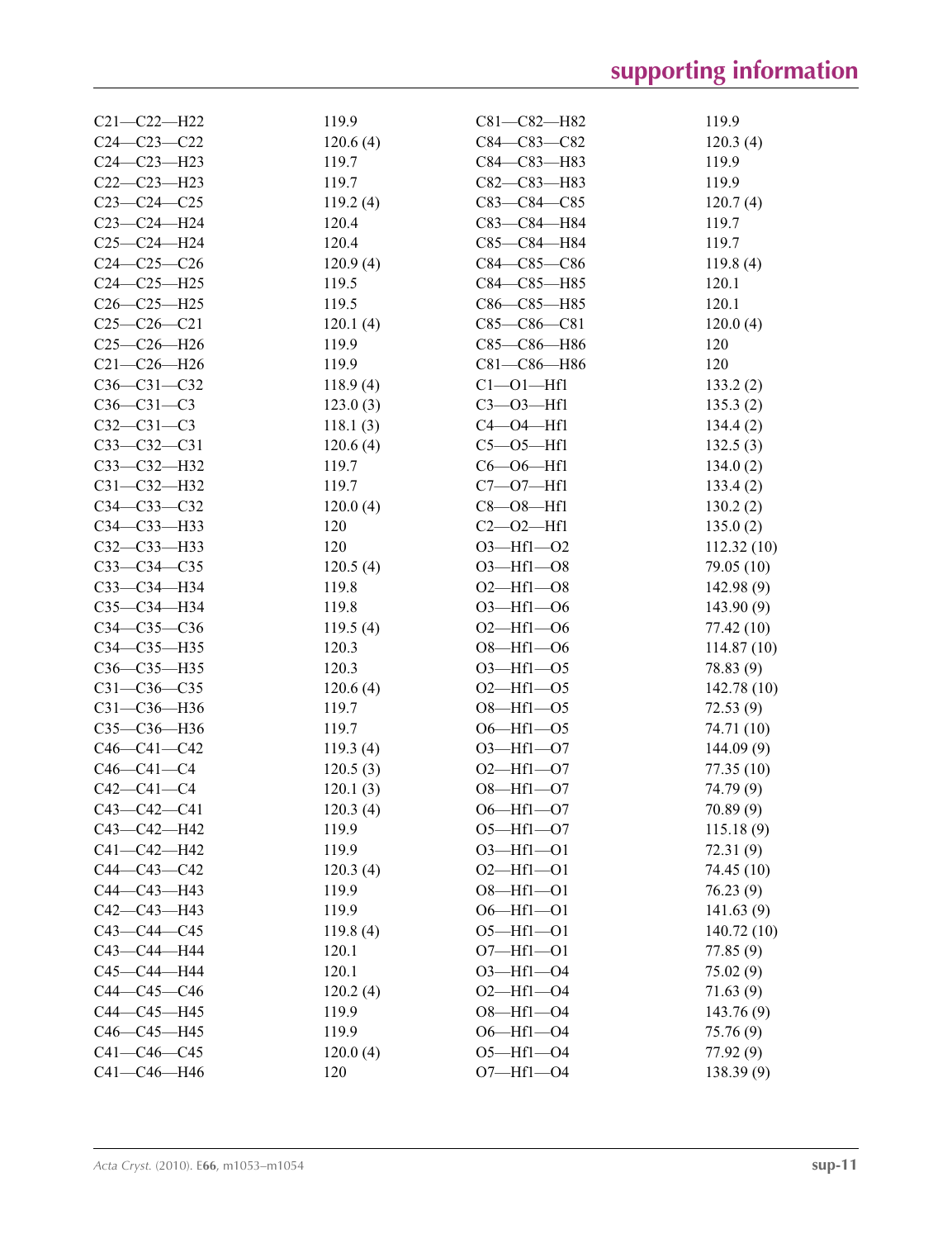| $C45-C46-H46$           | 120                    | $O1 - Hf1 - O4$         | 118.10(9)   |
|-------------------------|------------------------|-------------------------|-------------|
|                         |                        |                         |             |
| $O1 - C1 - C1A - C2$    | $-2.1(6)$              | C76-C71-C72-C73         | 1.5(6)      |
| $C11-C1-C1A-C2$         | 176.4(4)               | C7-C71-C72-C73          | 177.0(4)    |
| $C1 - C1A - C2 - 02$    | 3.5(6)                 | C71-C72-C73-C74         | $-1.4(6)$   |
| $C1 - C1A - C2 - C21$   | $-174.1(4)$            | C72-C73-C74-C75         | 0.1(7)      |
| $C4 - C2A - C3 - 03$    | 4.6(6)                 | C73-C74-C75-C76         | 1.1(7)      |
| $C4 - C2A - C3 - C31$   | $-174.8(3)$            | $C74-C75-C76-C71$       | $-1.0(6)$   |
| $C3 - C2A - C4 - O4$    | $-10.5(6)$             | $C72-C71-C76-C75$       | $-0.3(6)$   |
| $C3 - C2A - C4 - C41$   | 167.1(3)               | $C7 - C71 - C76 - C75$  | $-175.6(4)$ |
| $C6 - C3A - C5 - 05$    | $-4.7(6)$              | $O8-C8-C81-C86$         | $-26.4(5)$  |
| $C6-C3A-C5-C51$         | 171.9(4)               | C4A-C8-C81-C86          | 153.8(4)    |
| $C5 - C3A - C6 - O6$    | 6.2(6)                 | O8-C8-C81-C82           | 150.9(4)    |
| $C5 - C3A - C6 - C61$   | $-171.2(4)$            | $C4A - C8 - C81 - C82$  | $-28.9(6)$  |
| $C8 - C4A - C7 - O7$    | $-10.5(6)$             | $C86-C81-C82-C83$       | 0.1(6)      |
| $C8 - C4A - C7 - C71$   | 168.5(4)               | $C8 - C81 - C82 - C83$  | $-177.2(4)$ |
| $C7 - C4A - C8 - O8$    | $-2.1(6)$              | $C81 - C82 - C83 - C84$ | $-0.5(7)$   |
| $C7 - C4A - C8 - C81$   | 177.7(4)               | $C82-C83-C84-C85$       | $-0.3(7)$   |
| $O1 - C1 - C11 - C12$   | 18.8(5)                | $C83-C84-C85-C86$       | 1.4(7)      |
| $C1A - C1 - C11 - C12$  | $-159.8(4)$            | $C84-C85-C86-C81$       | $-1.9(6)$   |
| $O1 - C1 - C11 - C16$   | $-160.3(4)$            | C82-C81-C86-C85         | 1.1(6)      |
| $C1A - C1 - C11 - C16$  | 21.1(6)                | $C8 - C81 - C86 - C85$  | 178.5(4)    |
| $C16-C11-C12-C13$       | $-1.9(6)$              | $C1A - C1 - 01 - Hf1$   | $-23.4(6)$  |
| $C1 - C11 - C12 - C13$  | 178.9(4)               | $C11 - C1 - 01 - Hf1$   | 158.0(2)    |
| $C11-C12-C13-C14$       | 1.3(7)                 | $C2A - C3 - 03 - Hf1$   | 21.8(5)     |
| $C12-C13-C14-C15$       | 0.3(6)                 | $C31 - C3 - 03 - Hf1$   | $-158.7(2)$ |
| $C13-C14-C15-C16$       | $-1.2(6)$              | $C2A - C4 - 04 - Hf1$   | $-8.3(5)$   |
| $C14-C15-C16-C11$       | 0.5(6)                 | $C41 - C4 - O4 - Hf1$   | 174.0(2)    |
| $C12-C11-C16-C15$       | 1.0(6)                 | $C3A - C5 - 05 - Hf1$   | $-23.4(6)$  |
| $C1 - C11 - C16 - C15$  | $-179.9(4)$            | $C51-C5-05-Hf1$         | 159.9(2)    |
| $O2-C2-C21-C26$         | $-18.7(5)$             | $C3A-C6$ - $O6$ - $Hf1$ | 20.9(6)     |
| $C1A - C2 - C21 - C26$  | 159.1(4)               | $C61-C6$ - $O6$ - Hfl   | $-161.4(2)$ |
| $O2-C2-C21-C22$         | 160.7(4)               | C4A-C7-07-Hf1           | $-11.6(5)$  |
| $C1A - C2 - C21 - C22$  | $-21.5(6)$             | $C71 - C7 - O7 - Hf1$   | 169.4(2)    |
| $C26-C21-C22-C23$       | $-1.1(7)$              | $C4A - C8 - 08 - Hf1$   | 37.5(5)     |
| $C2-C21-C22-C23$        | 179.5(4)               | $C81 - C8 - O8 - Hf1$   | $-142.4(3)$ |
| $C21 - C22 - C23 - C24$ | $-1.1(8)$              | $C1A - C2 - 02 - Hf1$   | 21.9(6)     |
| $C22-C23-C24-C25$       | 1.9(8)                 | $C21 - C2 - 02 - Hf1$   | $-160.4(3)$ |
| $C23-C24-C25-C26$       |                        | $C3 - 03 - Hf1 - 02$    |             |
| $C24-C25-C26-C21$       | $-0.4(8)$<br>$-1.9(7)$ | $C3 - 03 - Hf1 - 08$    | $-89.8(3)$  |
| $C22-C21-C26-C25$       |                        | $C3 - 03 - Hf1 - 06$    | 127.1(3)    |
| $C2-C21-C26-C25$        | 2.6(6)                 | $C3 - 03 - Hf1 - 05$    | 9.6(4)      |
|                         | $-178.0(4)$            |                         | 53.0(3)     |
| $O3-C3-C31-C36$         | $-153.1(3)$            | $C3 - 03 - Hf1 - 07$    | 170.8(3)    |
| $C2A - C3 - C31 - C36$  | 26.3(5)                | $C3 - 03 - Hf1 - 01$    | $-154.0(3)$ |
| $O3-C3-C31-C32$         | 24.7(5)                | $C3 - 03 - Hf1 - 04$    | $-27.3(3)$  |
| $C2A - C3 - C31 - C32$  | $-155.9(3)$            | $C2 - 02 - Hf1 - 03$    | $-93.3(3)$  |
| C36-C31-C32-C33         | 0.2(6)                 | $C2 - 02 - Hf1 - 08$    | 8.5(4)      |
| $C3 - C31 - C32 - C33$  | $-177.7(3)$            | $C2 - 02 - Hf1 - 06$    | 123.3(3)    |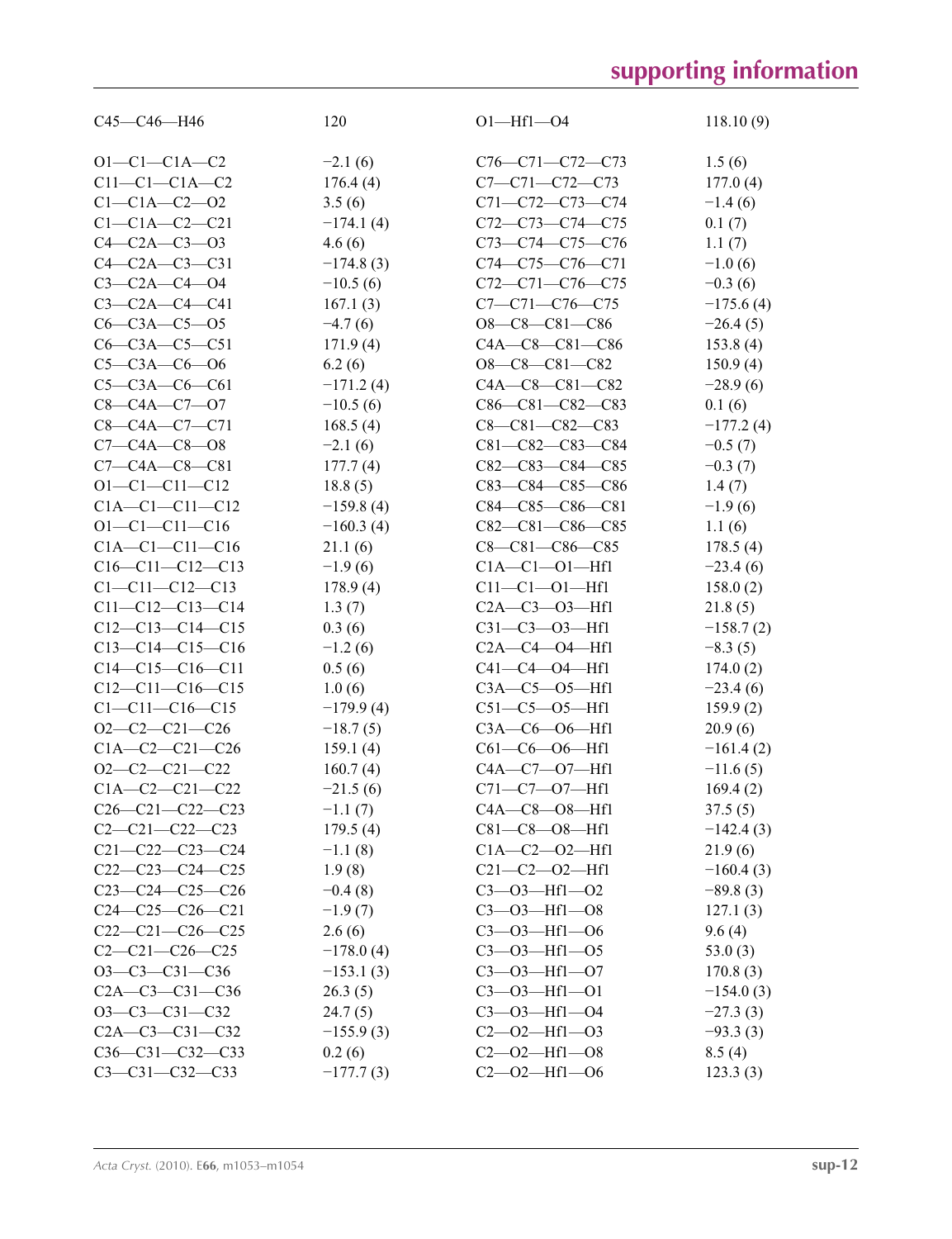| $C31 - C32 - C33 - C34$ | 0.9(6)      | $C2 - 02 - Hf1 - 05$              | 165.5(3)    |
|-------------------------|-------------|-----------------------------------|-------------|
| $C32-C33-C34-C35$       | $-0.8(6)$   | $C2 - 02 - Hf1 - 07$              | 50.4(3)     |
| $C33-C34-C35-C36$       | $-0.5(6)$   | $C2 - 02 - Hf1 - 01$              | $-30.3(3)$  |
| $C32-C31-C36-C35$       | $-1.5(5)$   | $C2 - 02 - Hf1 - 04$              | $-157.8(4)$ |
| $C3 - C31 - C36 - C35$  | 176.3(3)    | $C8 - O8 - Hf1 - O3$              | 114.8(3)    |
| $C34-C35-C36-C31$       | 1.7(6)      | $C8 - O8 - Hf1 - O2$              | 2.1(4)      |
| $O4 - C4 - C41 - C46$   | $-33.8(5)$  | $C8 - O8 - Hf1 - O6$              | $-100.3(3)$ |
| $C2A - C4 - C41 - C46$  | 148.4(4)    | $C8 - O8 - Hf1 - O5$              | $-163.6(3)$ |
| $O4 - C4 - C41 - C42$   | 143.7(4)    | $C8 - O8 - Hf1 - O7$              | $-40.3(3)$  |
| $C2A - C4 - C41 - C42$  | $-34.1(5)$  | $C8 - O8 - Hf1 - O1$              | 40.6(3)     |
| $C46-C41-C42-C43$       | 2.2(6)      | $C8 - O8 - Hf1 - O4$              | 159.6(3)    |
| $C4 - C41 - C42 - C43$  | $-175.3(3)$ | $C6 - O6 - Hf1 - O3$              | 13.0(4)     |
| C41-C42-C43-C44         | $-3.6(6)$   | $C6 - O6 - Hf1 - O2$              | 123.7(4)    |
| $C42-C43-C44-C45$       | 1.3(6)      | $C6 - O6 - Hf1 - O8$              | $-93.3(3)$  |
| $C43 - C44 - C45 - C46$ | 2.3(6)      | $C6 - O6 - Hf1 - O5$              | $-31.3(3)$  |
| $C42-C41-C46-C45$       | 1.3(6)      | $C6 - O6 - Hf1 - O7$              | $-155.5(4)$ |
| $C4 - C41 - C46 - C45$  | 178.8(3)    | $C6 - O6 - Hf1 - O1$              | 167.3(3)    |
| $C44-C45-C46-C41$       | $-3.6(6)$   | $C6 - O6 - Hf1 - O4$              | 49.8(3)     |
| $O5-C5-C51-C52$         | 41.3(5)     | $C5 - 05 - Hf1 - 03$              | $-123.0(3)$ |
| $C3A - C5 - C51 - C52$  | $-135.5(4)$ | $C5 - 05 - Hf1 - 02$              | $-10.6(4)$  |
| $O5-C5-C51-C56$         | $-139.7(4)$ | $C5 - 05 - Hf1 - 08$              | 155.1(3)    |
| $C3A - C5 - C51 - C56$  | 43.4(6)     | $C5 - 05 - Hf1 - 06$              | 32.2(3)     |
| $C56-C51-C52-C53$       | $-2.8(6)$   | $C5 - O5 - Hf1 - O7$              | 92.0(3)     |
| $C5 - C51 - C52 - C53$  | 176.2(4)    | $C5 - 05 - Hf1 - 01$              | $-166.0(3)$ |
| $C51-C52-C53-C54$       | 2.0(6)      | $C5 - 05 - Hf1 - 04$              | $-46.1(3)$  |
| $C52-C53-C54-C55$       | 0.0(6)      | $C7 - 07 - Hf1 - 03$              | $-16.6(4)$  |
| $C53-C54-C55-C56$       | $-1.1(6)$   | $C7 - 07 - Hf1 - 02$              | $-127.3(3)$ |
| $C54-C55-C56-C51$       | 0.3(6)      | $C7 - 07 - Hf1 - 08$              | 28.0(3)     |
| $C52-C51-C56-C55$       | 1.7(6)      | $C7 - 07 - Hf1 - 06$              | 151.8(3)    |
| $C5 - C51 - C56 - C55$  | $-177.3(4)$ | $C7 - 07 - Hf1 - 05$              | 89.9(3)     |
| $O6-C6-C61-C62$         | $-157.6(4)$ | $C7 - 07 - Hf1 - 01$              | $-50.8(3)$  |
| $C3A - C6 - C61 - C62$  | 20.1(6)     | $C7 - 07 - Hf1 - 04$              | $-169.7(3)$ |
| $O6-C6-C61-C66$         | 20.7(5)     | $Cl$ - $O$ $I$ - $Hf$ $I$ - $O$ 3 | 151.1(3)    |
| $C3A-C6-C61-C66$        | $-161.7(4)$ | $C1 - 01 - Hf1 - 02$              | 30.9(3)     |
| $C66-C61-C62-C63$       | 0.1(6)      | $C1 - 01 - Hf1 - 08$              | $-126.2(3)$ |
| $C6-C61-C62-C63$        | 178.3(4)    | $C1 - 01 - Hf1 - 06$              | $-13.4(4)$  |
| $C61-C62-C63-C64$       | 0.5(7)      | $Cl - O1 - Hf1 - O5$              | $-164.2(3)$ |
| $C62-C63-C64-C65$       | $-0.9(7)$   | $Cl - O1 - Hf1 - O7$              | $-49.2(3)$  |
| $C63-C64-C65-C66$       | 0.8(6)      | $Cl$ --01-Hfl--04                 | 89.6(3)     |
| $C62-C61-C66-C65$       | $-0.2(6)$   | $C4 - O4 - Hf1 - O3$              | 20.3(3)     |
| $C6-C61-C66-C65$        | $-178.5(4)$ | $C4 - O4 - Hf1 - O2$              | 140.5(3)    |
| $C64-C65-C66-C61$       | $-0.2(6)$   | $C4 - O4 - Hf1 - O8$              | $-25.4(4)$  |
| $O7-C7-C71-C72$         | $-18.1(5)$  | $C4 - O4 - Hf1 - O6$              | $-138.2(3)$ |
| C4A-C7-C71-C72          | 162.8(4)    | $C4 - 04 - Hf1 - 05$              | $-61.2(3)$  |
| $O7-C7-C71-C76$         | 157.2(4)    | $C4 - O4 - Hf1 - O7$              | $-175.6(3)$ |
| C4A-C7-C71-C76          | $-21.9(6)$  | $C4 - 04 - Hf1 - 01$              | 80.4(3)     |
|                         |             |                                   |             |